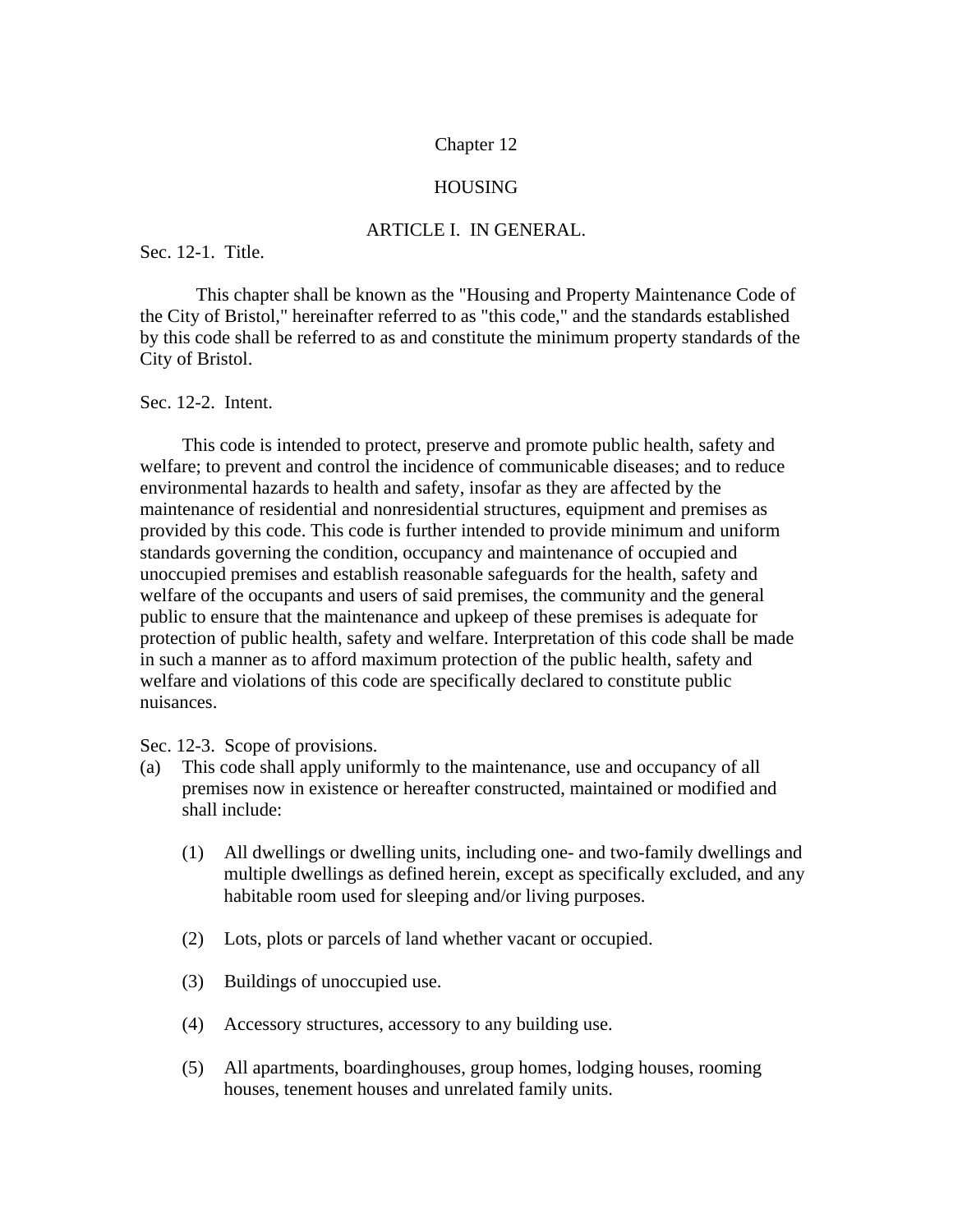- (b) This code shall:
	- (1) Establish minimum standards and responsibilities for:
		- a. The maintenance of all premises.
		- b. The safe and sanitary installation and maintenance of basic equipment and facilities.
		- c. Space, density, use and location.
		- d. Lighting and ventilation.
		- e. Electrical and heating facilities and equipment.
		- f. Plumbing.
	- (2) Establish and delegate administration responsibility and enforcement powers and create enforcement procedures.

Sec. 12-4. General responsibilities.

- (a) No person shall maintain any premises which does not comply with the requirements and applicable minimum property standards of this code.
- (b) No person shall occupy as owner-occupant or let to another occupy or use any dwelling or dwelling unit or habitable room, for the purpose of living, sleeping, cooking or eating therein, which does not comply with the requirements and minimum property standards of this code.
- (c) All landlords shall comply with the requirements of this code.
- (d) All tenants shall be responsible for complying with the requirements of this code.
- Sec. 12-5. Other codes, ordinances and regulations.
- (a) Unless otherwise specified or granted, the provisions of this code shall apply uniformly to the alterations, repair, equipment, use, occupancy and maintenance of all existing premises within the City of Bristol irrespective of when or under what code or codes such premises were originally constructed, rehabilitated or maintained.
- (b) The provisions in this code shall not be construed to prevent the enforcement of other statutes, codes, ordinances or regulations which prescribe standards other than are provided in this code.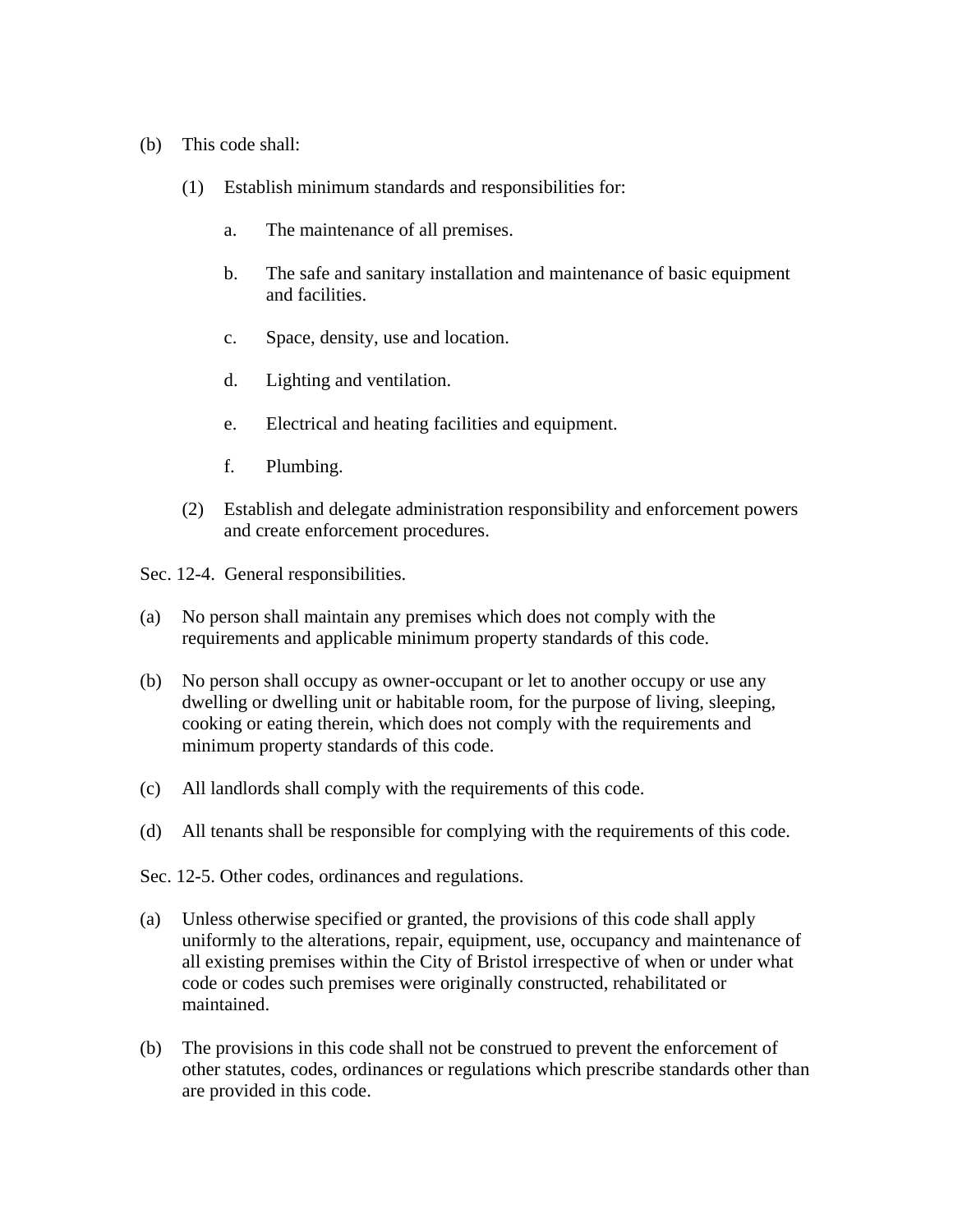- (c) In any case where a provision of this code is found to be in conflict with a provision of any zoning, building, fire, safety or health ordinance, regulation or other code of the City of Bristol or State of Connecticut, the provision which establishes the higher standard for the promotion and protection of the health and safety of the people shall prevail.
- (d) This code shall not affect violations of any other ordinance, code or regulation existing prior to the effective date of this code, and any such violation may be governed and continue to be punishable under the provisions of those ordinances, codes or regulations in effect at the time the violation was committed.
- (e) Any alterations to buildings or structures or changes of use therein, which may be caused directly or indirectly by enforcement of this code, shall comply with Chapter 58, Building Construction, Article II, Building Code, in accordance with § 105-5C, the current State of Connecticut Building Code and any and all necessary building permits shall be obtained prior to their performance.
- (f) When other City of Bristol ordinances are expressly referred to in this code, they shall be construed as if included in this code and shall be enforceable under this code.

Sec. 12-6. Severability.

If any terms, phrase, sentence, paragraph, section or article of this code shall be declared invalid for any reason, such decision shall not affect the remaining parts of this code, and such parts shall continue in full force and effect and are hereby declared to be severable.

Secs. 12-7—12-20. Reserved. ARTICLE II. DEFINITIONS AND WORD USAGE.

Sec. 12-21. Terms - how construed.

- (a) Unless another meaning is clearly indicated by the context, the words listed in this Article shall have the meanings indicated in this Article, and such meanings shall be used in the interpretation and enforcement of this code.
- (b) Where terms are not defined in this code and are defined in other zoning, fire, building or health ordinances of the City of Bristol, they shall have the same meanings ascribed to them in those ordinances.
- (c) Where terms are not defined under the provisions of this code or under the provisions of other ordinances of the City of Bristol, they shall have ascribed to them their ordinarily accepted meanings or such as the context herein may imply.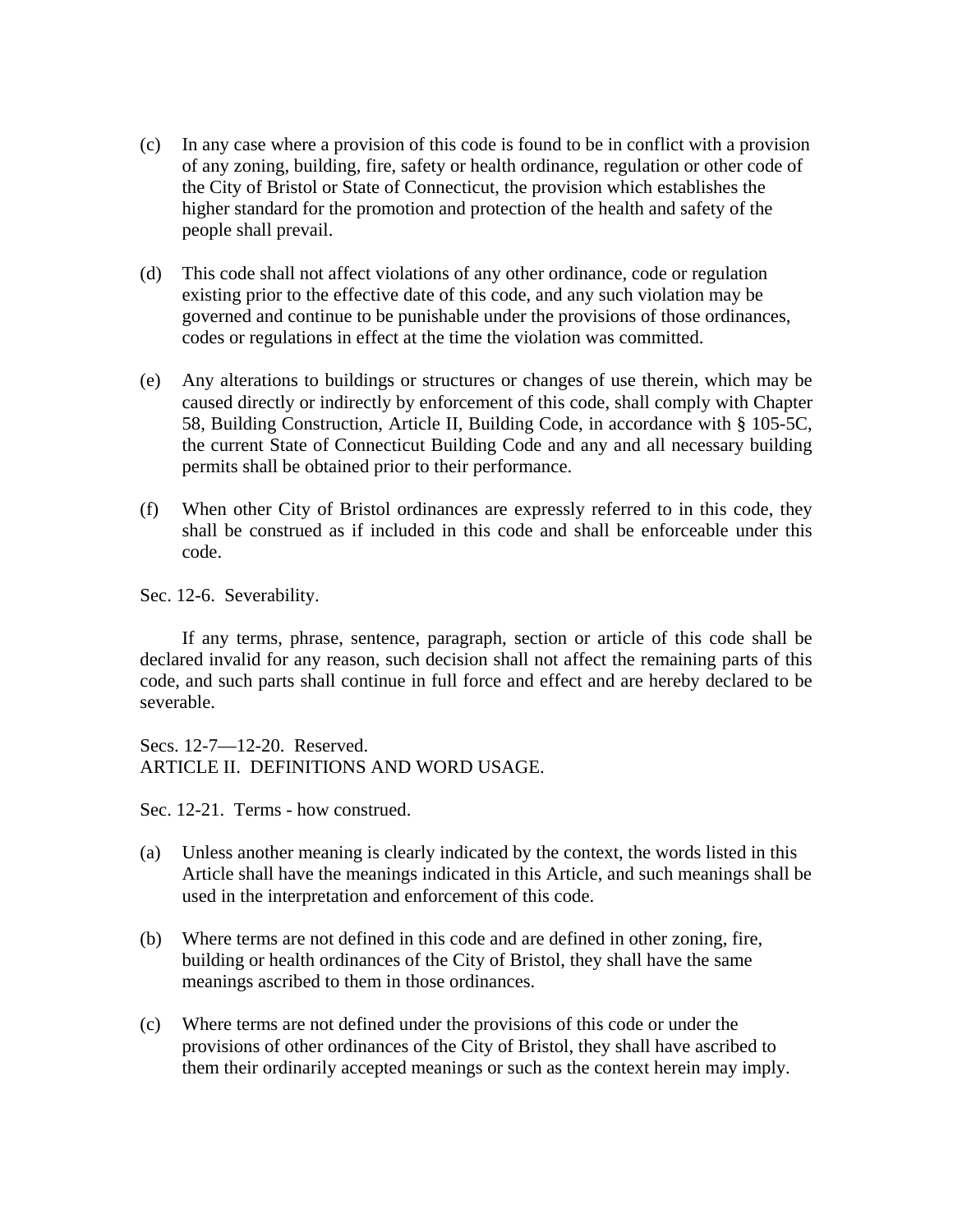Sec. 12-22. Definitions.

(a) The following definitions shall apply in the interpretation and enforcement of this chapter:

ACCESSORY BUILDING OR STRUCTURE - A detached building or structure in a secondary or subordinate capacity from the main or principal building or structure on the same premises.

APPROPRIATE AUTHORITY - That person within the governmental structure of the City of Bristol who is charged with the administration of the designated code.

APPROVED - Approved by the local or state authority having such administrative authority.

ASHES - The residue from the burning of combustible materials.

ATTIC - Any story situated wholly or partly within the roof, and so designed, arranged or built as to be used for business, storage or habitation.

BASEMENT - A portion of a building located partly underground but having less than half its clear floor-to-ceiling height below the average grade of the adjoining ground.

 BUILDING - A fixed construction with walls, foundation and roof, such as a house, factory or garage, which is either vacant or used for any type of occupancy or use.

 BULK CONTAINER - Any garbage, rubbish and/or refuse container which is equipped with fittings for hydraulic and/or mechanical emptying, unloading and/or removal.

 CELLAR - A portion of a building located partly or wholly underground and having half or more than half of its clear floor-to-ceiling height below the average grade of the adjoining ground.

 CENTRAL HEATING SYSTEM - A single system supplying heat to one (1) or more dwelling unit(s).

 CHIMNEY - A vertical masonry shaft of reinforced concrete or other approved noncombustible, heat-resisting material enclosing one (1) or more flues for the purpose of removing products of combustion from solid, liquid or gaseous fuel.

DILAPIDATED - No longer adequate for the purpose or use for which it was originally intended or decayed or rotted and beyond repair.

DIRECTOR OF HEALTH - The legally designated health authority of the City of Bristol or a representative authorized to act by said Director.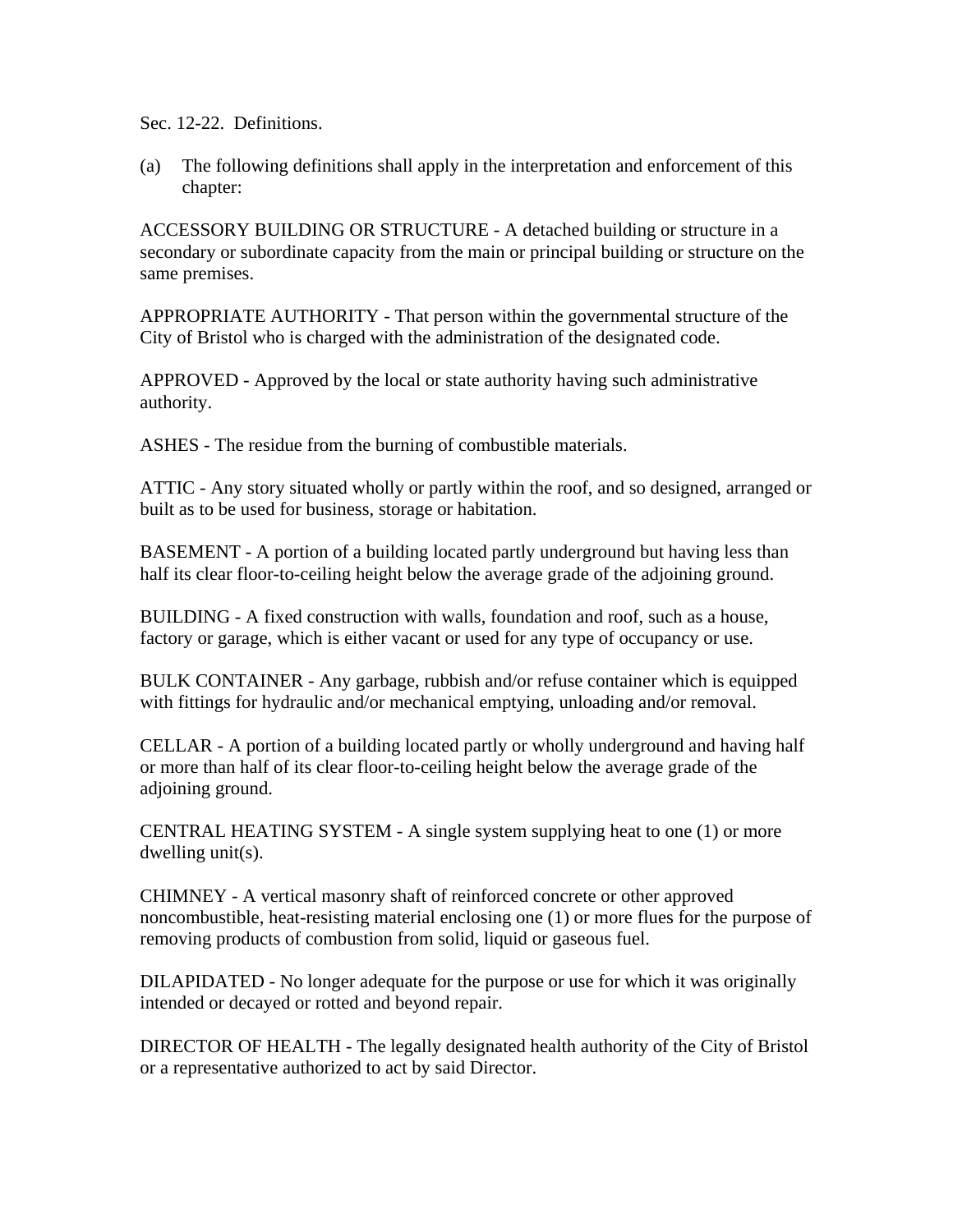DWELLING - A house or building, or portion thereof, or any enclosed space wholly or partly used or intended to be used for living, sleeping, cooking and/or eating by one (1) or more families or households, provided that temporary housing, as hereinafter defined, shall not be classified as a "dwelling." Industrialized housing and modular construction which conform to nationally accepted industry standards and are used or intended for use for living, sleeping, cooking and eating purposes shall be classified as dwellings.

DWELLING UNIT - A dwelling, or portion thereof, forming a single habitable unit with facilities used or intended to be used for living, sleeping, cooking and/or eating purposes.

EMERGENCY - A condition that poses an immediate threat to the life, health or safety of any occupant or the general public.

EGRESS - An arrangement of exit facilities to assure a safe means of exit from a building.

EXTERMINATION - The control and elimination of insects, rodents or other pests by eliminating their harborage places; by removing or making inaccessible materials that may serve as their food; by poisoning, spraying, fumigating, trapping or by any other recognized and legal pest elimination methods approved by the local or state authority having such administrative authority.

FAIR MARKET VALUE - A price at which both buyers and sellers are willing to do business.

FAMILY - One (1) or more individuals related by blood, marriage or legal adoption living together and sharing common living, sleeping, cooking and eating facilities. (See also "household.")

FLUSH WATER CLOSET - A toilet bowl which is flushed with water which has been supplied under pressure and which is equipped with a water-sealed trap above the floor level.

GARBAGE - Putrescible animal and vegetable wastes resulting from the handling, preparation, cooking and consumption of food.

GRADE - The finished ground level adjacent to a required window.

GUEST - An individual who shares a dwelling unit in a nonpermanent status for not more than thirty (30) days.

HABITABLE ROOM - A room or enclosed floor space used or intended to be used for living, sleeping, cooking or eating purposes, excluding bathrooms, water closet compartments, laundries, furnace rooms, pantries, kitchenettes and utility rooms of less than fifty (50) square feet of floor space, foyers or communicating corridors, stairways, closets, storage spaces and workshops, hobby and recreation areas.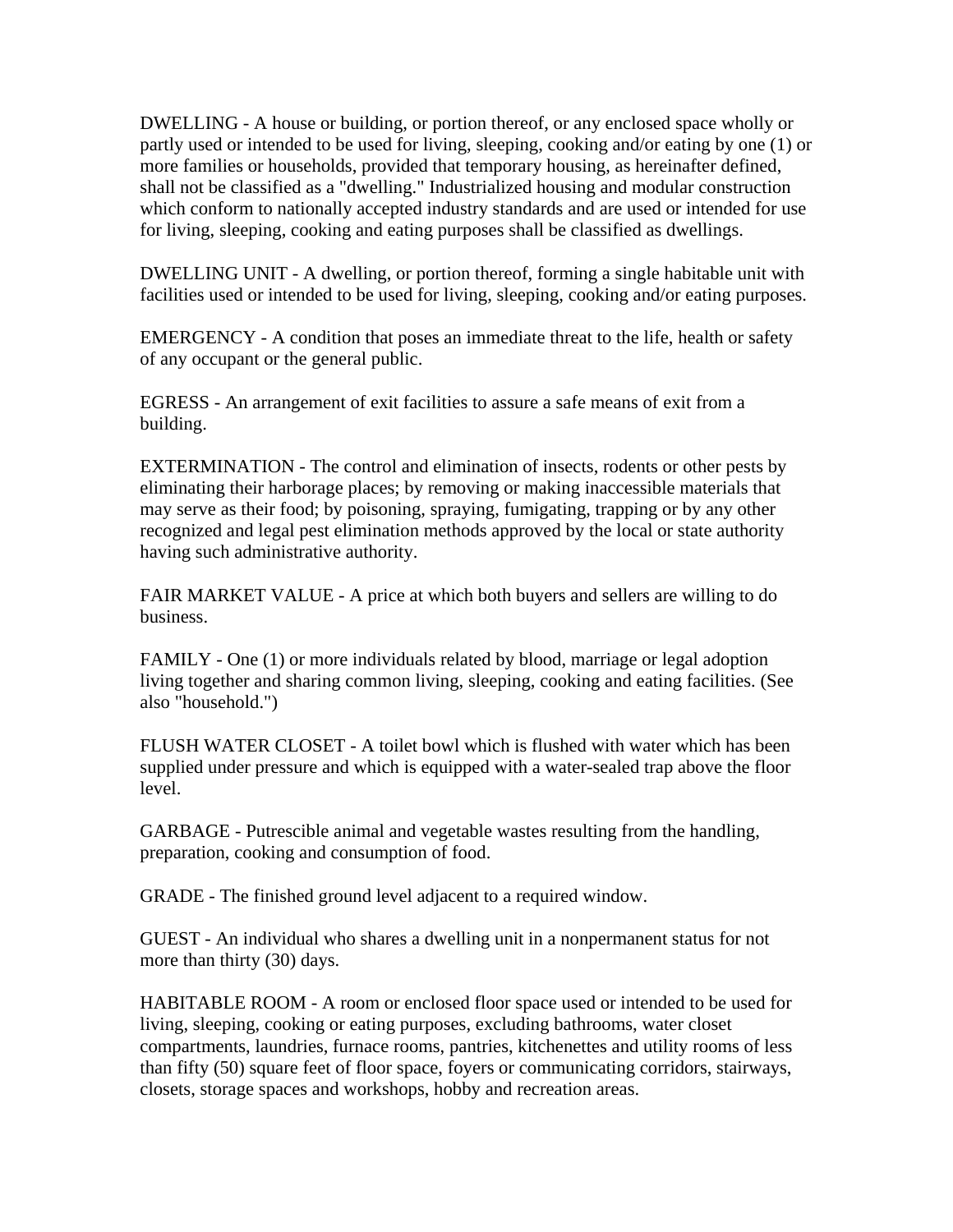HEATED WATER - Water heated to a temperature of not less than one hundred ten degrees Fahrenheit (110° F.) at the outlet.

HEATING DEVICE - All furnaces, unit heaters, domestic incinerators, cooking and heating stoves and ranges and other similar devices.

HOUSEHOLD - One (1) or more individuals living together in a single dwelling unit and sharing common living, sleeping, cooking and eating facilities. (See also "family.")

INFESTATION - The presence within or around a dwelling of any insects, rodents or other pests.

KITCHEN - Any room used for the storage and/or preparation of foods and containing the following equipment: sink and/or other device for dishwashing; stove or other device for cooking; refrigerator or other device for cool storage of food; cabinets and/or shelves for storage of equipment and utensils; and counter or table for food preparation.

KITCHENETTE - A small kitchen or an alcove containing cooking facilities.

LEAD-BASED PAINT - Any paint containing more lead than the level established by the United States Consumer Product Safety Commission as being the safe level of lead in residential paint and paint products.

LITTER - "Garbage," "refuse" and "rubbish" as defined in this section and all other waste material which, if thrown or deposited as herein prohibited, tends to create a danger to public health, safety and welfare. "Litter" shall not include clean excavated earth, unless the same may be objectionable by reason of dust or foul odors, or fill material approved by the Director of Public Works. "Litter" shall not include sand, salt or other appropriate chemicals upon any icy or slippery condition.

MULTIPLE DWELLING - Any dwelling containing more than two (2) dwelling units.

OCCUPANT - Any individual, over one (1) year of age, living, sleeping, cooking or eating in or having possession of a dwelling unit or a rooming unit, except that in dwelling units a guest shall not be considered an "occupant."

OPERATOR - Any person who has charge, care, control or management of a building, or part thereof, in which dwelling units or rooming units are rented.

ORDINARY SUMMER CONDITIONS - A temperature ten degrees Fahrenheit (10° F.) below the highest recorded temperature in the locality for the prior ten-year period.

ORDINARY WINTER CONDITIONS - A temperature fifteen degrees Fahrenheit  $(15^{\circ}$  F.) above the lowest recorded temperature in the locality for the prior ten-year period.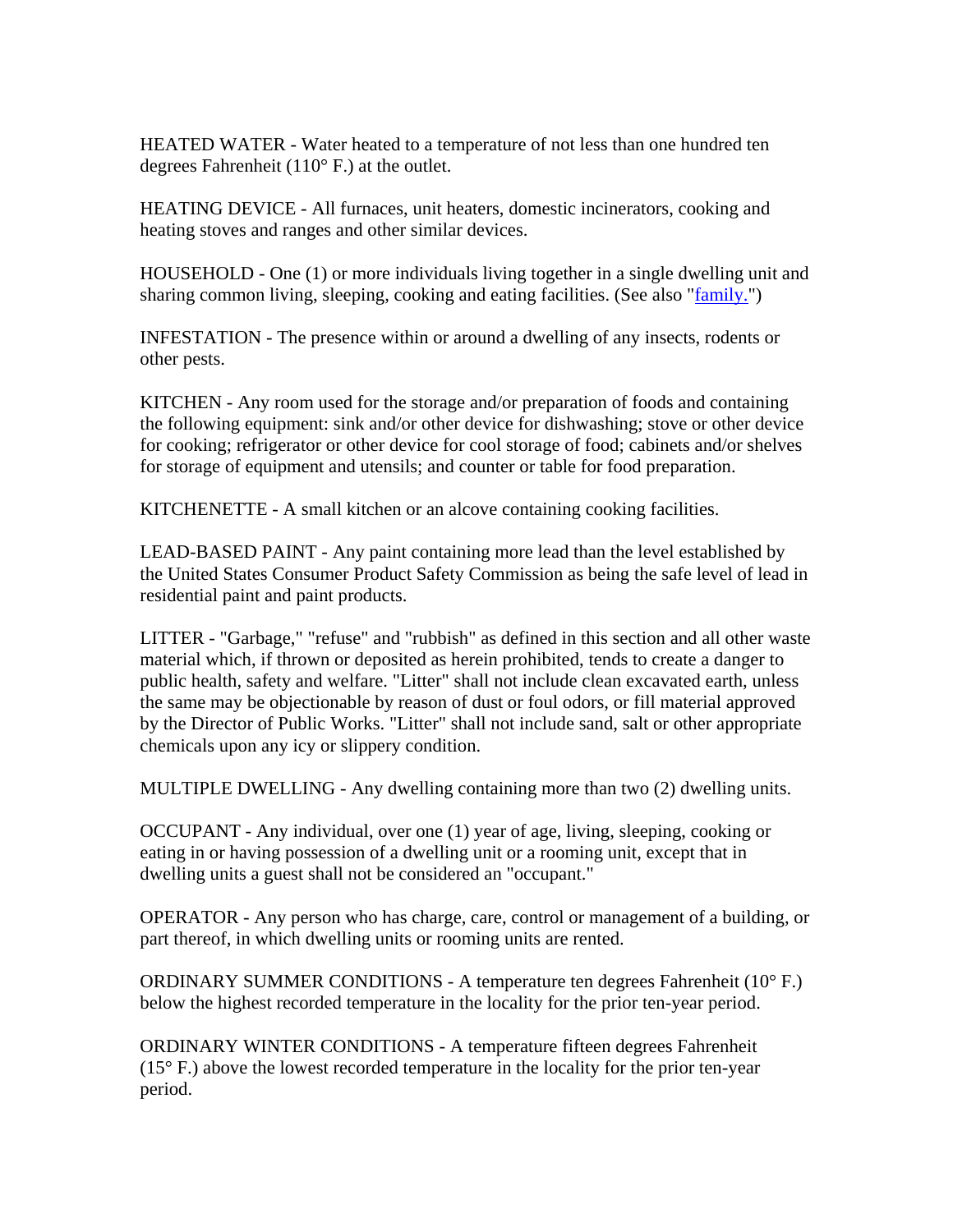OWNER - Any person who, alone or jointly or severally with others, shall have:

- (1) Legal title to any premises, dwelling or dwelling unit, with or without accompanying actual possession thereof; or
- (2) Charge, care or control of any premises, dwelling or dwelling unit, as owner or agent of the owner, or an executor, administrator, trustee or guardian of the estate of the owner. Any such person thus representing the actual owner shall be bound to comply with the provisions of this chapter and of rules and regulations adopted pursuant thereto to the same extent as if he were the owner.

PERMISSIBLE OCCUPANCY - The maximum number of individuals permitted to reside in a dwelling unit.

PERSON - Includes any individual, firm, corporation, association, partnership, cooperative or governmental agency.

PLUMBING - Includes all connections to water, sewer or gas lines.

PREMISES - A platted lot or part thereof or unplatted lot or parcel of land or plot of land, either occupied or unoccupied by any dwelling or nondwelling structure, and includes any such building, accessory structure or other structure thereon, or any part thereof. The term "premises," where the context requires, shall be deemed to include any and all buildings, dwellings, parcels of land or structures contained within the scope of this chapter.

PRIVACY - The existence of conditions which will permit an individual or individuals to commence and carry out an activity without interruption or interference, either by sight or sound by other individuals.

PROPERLY CONNECTED - Connected in accordance with all applicable codes and ordinances of the City of Bristol as from time to time amended; provided, however, that the application of this definition shall not require the alteration or replacement of any connection in good working order and not constituting a hazard to life or health.

RAT HARBORAGE - Any conditions or place where rats can live, nest or seek shelter.

RATPROOFING - A form of construction which will prevent the ingress or egress of rats to or from a given space or building or from gaining access to food, water or harborage. It consists of the closing and keeping closed of every opening in foundations, basements, cellars, exterior and interior walls, ground or first floors, roofs, sidewalk gratings, sidewalk openings and other places that may be reached and entered by rats by climbing, burrowing or other methods; by the use of materials impervious to rat gnawing; and by other methods approved by the Director of Health.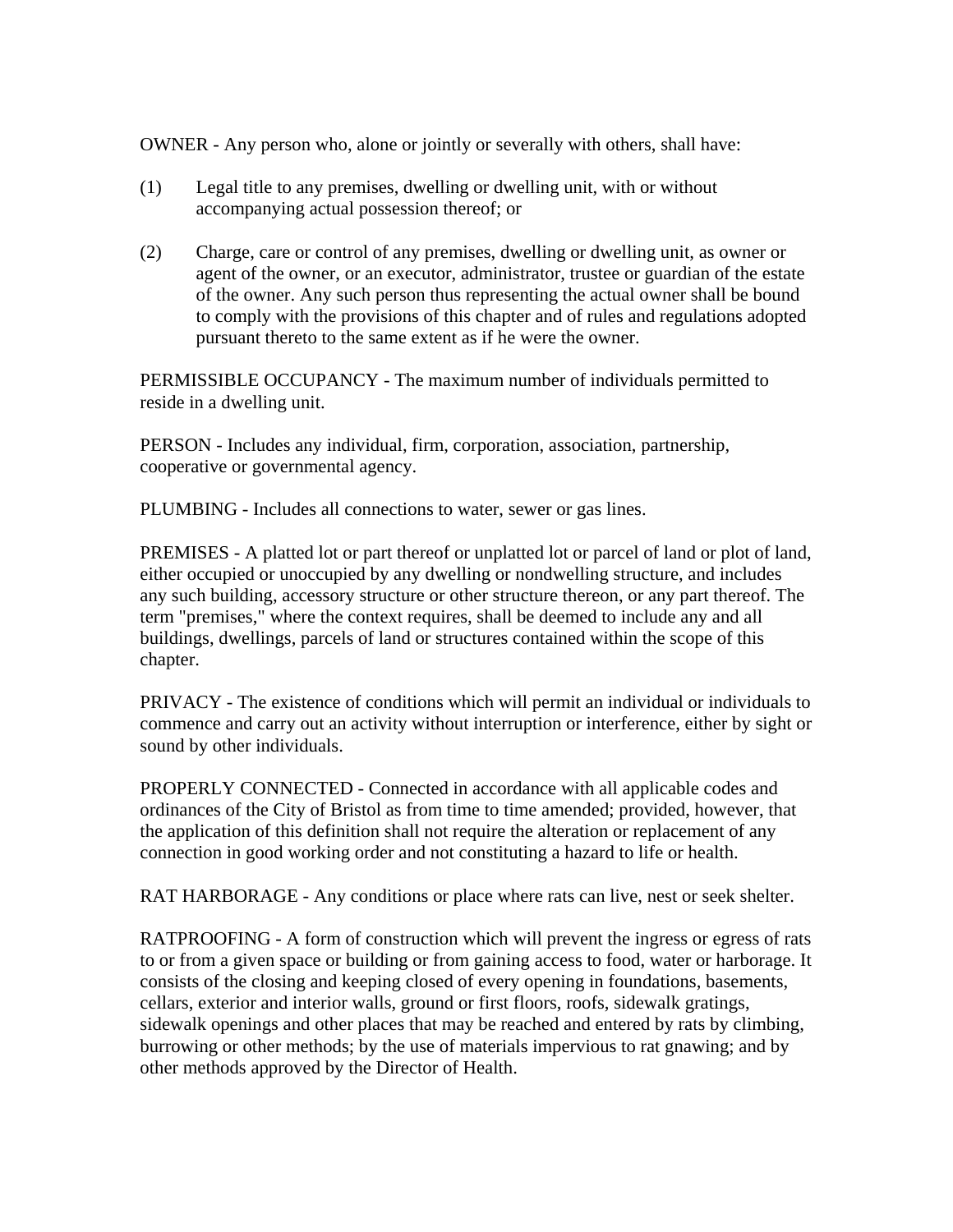REFUSE - All putrescible and nonputrescible solid wastes (except body wastes), including garbage, rubbish, ashes, street cleanings, dead animals, abandoned automobiles and solid market and industrial wastes.

REFUSE CONTAINER - Any container that is constructed of metal or other durable material impervious to rodents and that is capable of being serviced without hydraulic and/or mechanical emptying, unloading and/or removal, or such other containers as have been approved by the appropriate authority.

RUBBISH - Nonputrescible solid wastes consisting of both combustible and noncombustible wastes, such as paper, wrappings, cigarettes, cardboard, tin cans, yard clippings, leaves, wood, glass, bedding, crockery and similar materials, but shall not include properly maintained compost.

SAFETY - The condition of being reasonably free from danger and hazards which may cause accidents or disease.

SMOKE DETECTOR - A device certified by a testing laboratory approved by the federal government, which device detects visible or invisible particles of combustion.

SPACE HEATER - A self-contained device of either the convection type or the radiant type and intended primarily to heat only a limited space or area, such as one (1) room or two (2) adjoining rooms.

STRUCTURE - That which has been or is built or constructed and which is or should be fastened, anchored or attached to or which rests on a building, foundation or on the ground, including any buildings, fences, fire escapes, railings, towers, sidewalks or stairways.

SUPPLIED - Paid for, furnished by, provided by or under the control of the owner, operator or agent.

TEMPORARY HOUSING - Any tent, trailer, mobile home or any other structure used for human shelter which is designed to be transportable and which is not attached to the ground, to another structure or to any utility system on the same premises for more than thirty (30) days within any six-month period.

TOXIC SUBSTANCE - Any chemical product applied on the surface of or incorporated into any structural or decorative material which constitutes a potential hazard to human health at acute or chronic exposure levels.

VARIANCE - A difference between that which is required or specified and that which is permitted.

(b) Meaning of certain words. Whenever the words "dwelling," "dwelling unit," "rooming units," "premises" and "structure" are used in this chapter, they shall be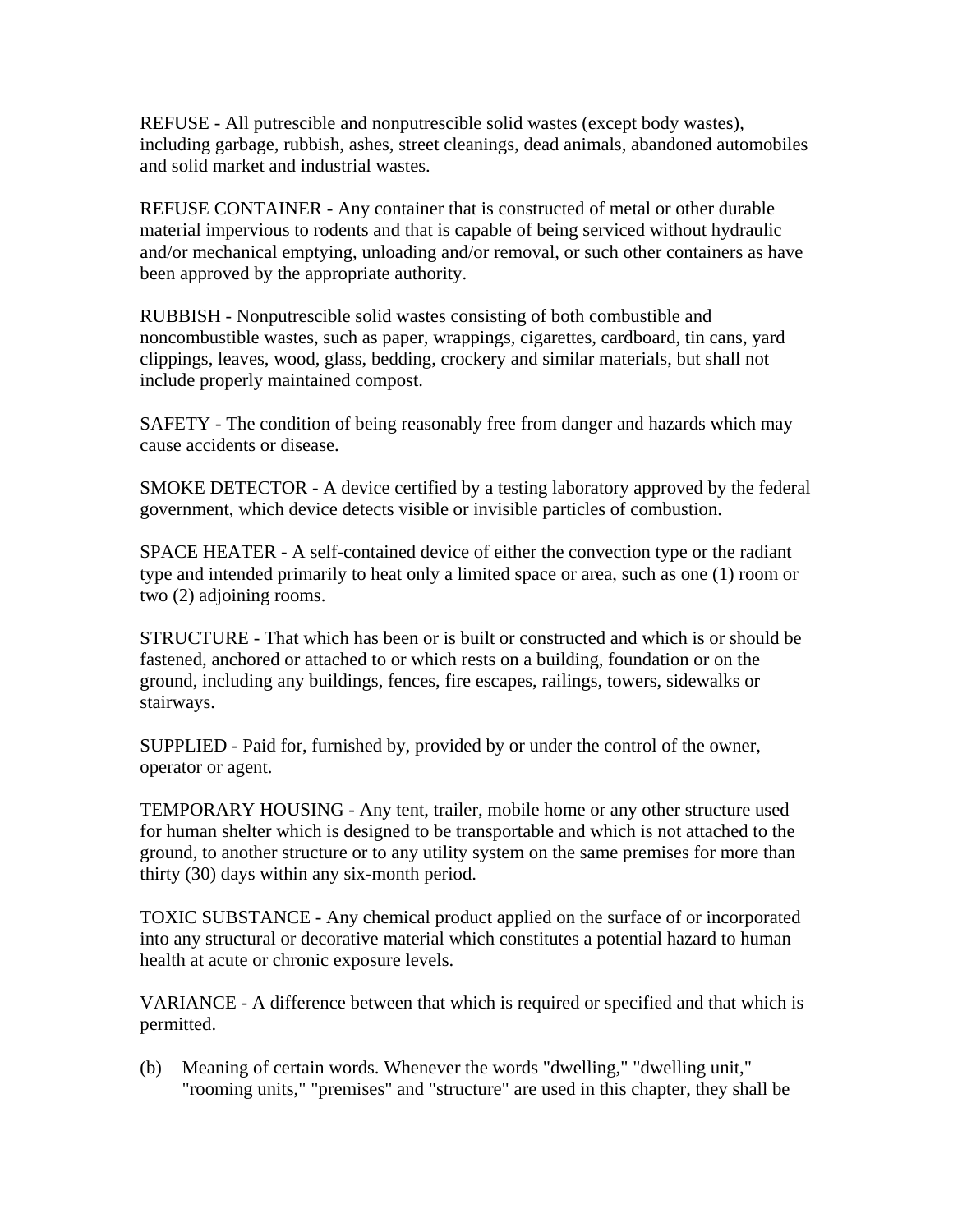construed as though they were followed by the words "or any part thereof." Words used in the singular include the plural, and the plural the singular; the masculine gender includes the feminine and the feminine the masculine.

Secs. 12-23—12-30. Reserved.

## ARTICLE III. MAINTENANCE OF BASIC EQUIPMENT AND FACILITIES

Sec. 12-31. Compliance required; responsibility of occupant.

- (a) No person shall occupy as owner-occupant or let to another for occupancy or use or maintain any premises which does not comply with the requirements of this Article.
- (b) The owner of any premises, unless otherwise specified, shall provide and maintain such premises in compliance with the requirements of this Article.
- (c) Every occupant of a premises shall keep all supplied fixtures and facilities therein in a clean and sanitary condition and shall be responsible for the exercise of reasonable care in the proper use and operation thereof.

Sec. 12-32. General sanitation and safety requirements.

- (a) Every owner or operator of a dwelling containing two (2) or more dwelling units shall maintain in a safe and sanitary condition the shared or public area of the dwelling and premises thereof.
- (b) Every occupant of a premises shall maintain in a safe and sanitary condition that part or those parts thereof that the occupant occupies and controls.
- (c) No owner, operator or occupant required to supply any service, facility, equipment or utility shall cause such service, facility, equipment or utility to be removed from or shut off from or discontinued for any occupied dwelling or dwelling unit let or occupied by such owner, operator or occupant, except for temporary interruptions, not to exceed eight (8) hours, while actual repairs or alterations are in process, or during temporary emergencies when discontinuance of service is approved by the Director of Health.
- (d) All construction and materials, ways and means of egress and installation and use of equipment shall conform to the appropriate statutes, ordinances and regulations dealing with fire protection of the City of Bristol and the State of Connecticut.
- (e) Every supplied facility, piece of equipment or utility shall be so constructed or installed that it will function safely and effectively, and said supplied facilities shall be maintained in working order.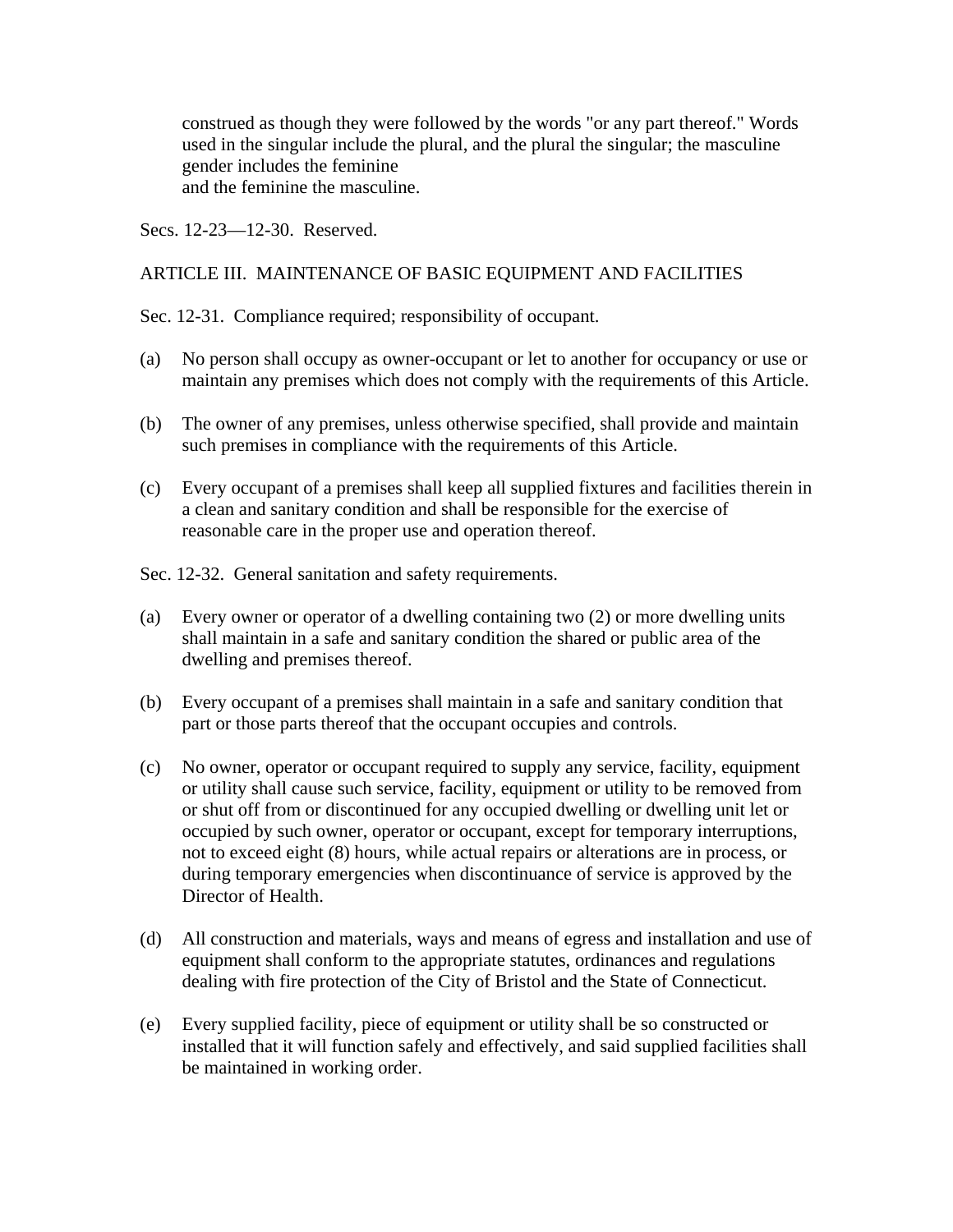Sec. 12-33. Accessory structures.

Accessory structures present or provided by the owner, agent or tenant occupant on any premises shall be structurally sound, maintained in good repair, free of insects, rats and rodents and comply with the standards specified in this code and the City of Bristol Zoning Regulations, or such structures shall be removed from the premises. The exterior of such structures shall be made weather resistant through the use of decay-resistant materials or the use of lead-free paint or other preservatives.

Sec. 12-34. Food storage cabinets and shelves.

Cabinets and/or shelves used for the storage of eating, drinking or cooking equipment or utensils or of food that does not, under ordinary summer conditions, require refrigeration for safekeeping shall be of sound construction and shall be furnished with surfaces that are easily cleanable and that will not impart any toxic or harmful effect to food.

#### Sec. 12-35. Stoves and refrigerators.

Each stove or similar device for cooking food and each refrigerator or similar device for the safe storage of food in a dwelling unit shall be properly installed and maintained, and all necessary connections for safe and efficient operation shall be made. Each such stove and/or refrigerator shall be maintained in a sanitary condition.

#### Sec. 12-36. Closet space.

Every dwelling unit shall have at least four (4) square feet of floor-to-ceiling height closet space for the personal effects of each permissible occupant. If the closet space is lacking, in whole or in part, an amount of space equal in square footage to the deficiency shall be subtracted from the area of habitable room space used in determining permissible occupancy.

#### Sec. 12-37. Security devices.

No person shall let to another for occupancy any dwelling, dwelling unit or habitable room unless all doors and windows leading to the outside of the dwelling, dwelling unit or habitable room are equipped with functioning security devices.

#### Sec. 12-38. Doors and optical viewing devices.

In every multiple dwelling containing five (5) or more dwelling units, every entrance or exit to a dwelling unit which opens onto a common corridor or stairway shall be equipped, where the same can be done without violating the National Fire Standards under the rules of the National Fire Protection Association, with a door having an optical viewing device which affords a view of said corridor from the entrance or exit of said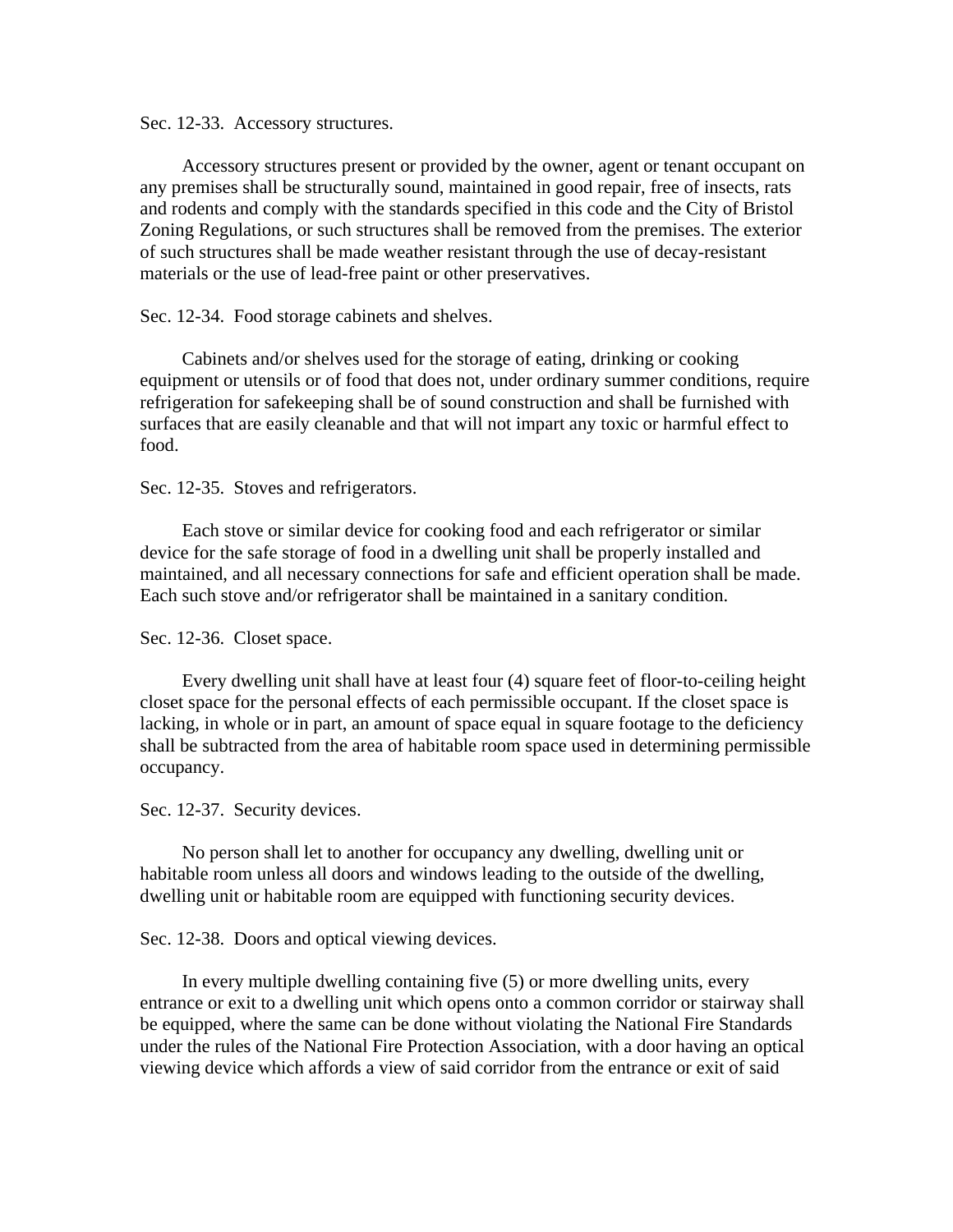unit of not less than one hundred fifty degrees (150°). Electronic devices affording at least equal viewing may be substituted.

Sec. 12-39. Reserved.

Sec. 12-40. Means of egress.

- (a) Every dwelling unit shall have at least two means of egress leading to safe and open space at ground level. One means of egress must be at ground level. Every dwelling unit in a multiple dwelling shall have immediate access to two or more means of egress leading to safe and open space at ground level, approved by the Director of Health as adequately meeting the purposes of this section, provided that any dwelling unit in existence and not in compliance with this subsection on the effective date of this chapter shall be brought into compliance not later than January 1, 2007, unless granted a variance or extension of time for compliance in accordance with § 12-58 of this code.
- (b) Each room to be used for sleeping purposes and located below the fourth floor shall have at least two means of egress from said room. One means of egress shall be a door or window leading directly to the outdoors. Any egress window must be in compliance with all State Fire and Building Codes and Regulations.
- (c) Egress from each dwelling unit shall be provided without passing through any other dwelling unit.
- (d) All doors and windows intended to provide the means of egress required by this section shall be openable from the inner side without the use of keys.
- (e) All routes of egress shall be free of obstruction of any kind which would hinder, delay or prevent use of said means of egress.

Sec. 12-41. Toxic substances.

- (a) Every owner of a premises shall provide and maintain the premises free from hazards to health, as determined by the Director of Health, due to the presence of toxic substances.
- (b) No owner or occupant shall apply a lead-based paint to any surface of any dwelling or dwelling unit.
- Sec. 12-42. Smoke detectors.
- (a) Structures containing one to four dwelling units:
	- (1) Every single-family dwelling or portion thereof rented to another and every dwelling unit contained in a building that contains two or more dwelling units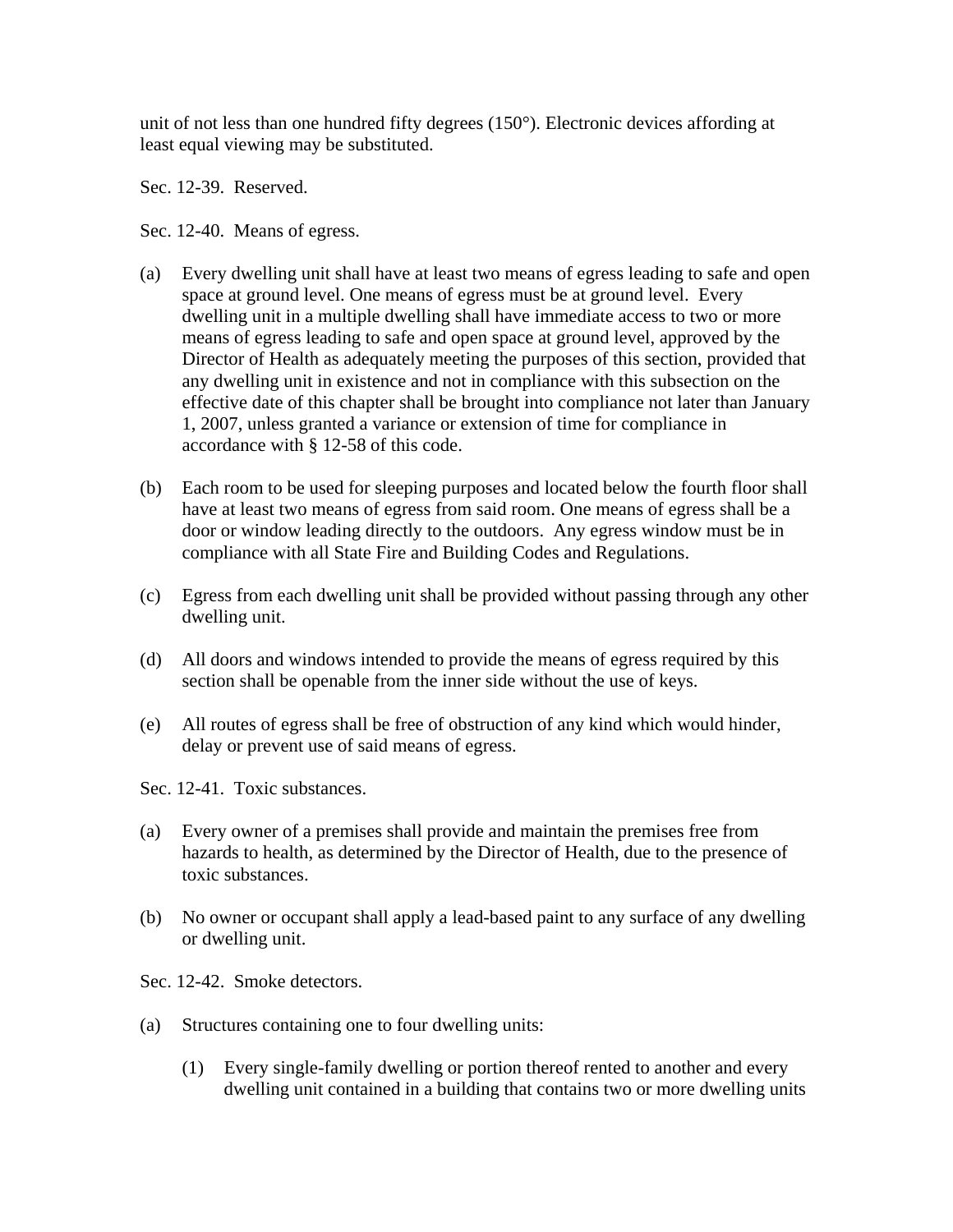shall be provided within each said dwelling unit with at least one smoke detector permanently connected to a standard one-hundred-twenty-volt AC supply or operated by a self-contained battery with a minimum of one year of life.

- (2) Every structure containing two or more dwelling units shall also be provided with a smoke detector at the head of each stairway leading to an occupied area.
- (3) Smoke detectors placed in said dwelling units shall be placed on the main sleeping level so as to properly monitor all sleeping rooms and shall be located so as to meet the approval of the Fire Marshal and Director of Health.
- (b) A smoke detector shall be considered to be in noncompliance with this section, even if it is installed in accordance with the provisions of this section, if it is connected or allowed to be connected to a switch-off electrical circuit or if it is inoperable because of battery deterioration or for any other reason or if it is incapable of providing the warning it is designed to provide to the occupants of the dwelling and/or dwelling units it is intended to serve for any other reason.
- (c) For the purposes of this code and the designation described in §§ 12-56A and 12-59 of this code, violations of this section are hereby declared to be an immediate hazard to the health, safety and welfare of the occupants and the general public.

Sec. 12-43. Pest, insect and rat control.

- (a) Every building, structure, dwelling and premises shall be pest- , insect- and rat-free and maintained in a pest- , insect- and ratproof condition.
- (b) Every occupant of a dwelling containing a single dwelling unit shall be responsible for the extermination of pests, insects and/or rats on the premises, and every occupant of a dwelling unit in a dwelling containing more than one dwelling unit shall be responsible for such extermination whenever his dwelling unit is the only one infested.
- (c) Notwithstanding the foregoing provisions of this subsection, whenever infestation is caused by failure of the owner to maintain a dwelling in a reasonably pest- , insector ratproof condition, extermination shall be the responsibility of the owner. Whenever infestation exists in two or more of the dwelling units in any dwelling, or in the shared or public parts of any dwelling containing two or more dwelling units, extermination thereof shall be the responsibility of the owner. The owner shall be responsible for any extermination necessary in all exterior areas of the structure and premises.

Sec. 12-44—12-45. Reserved.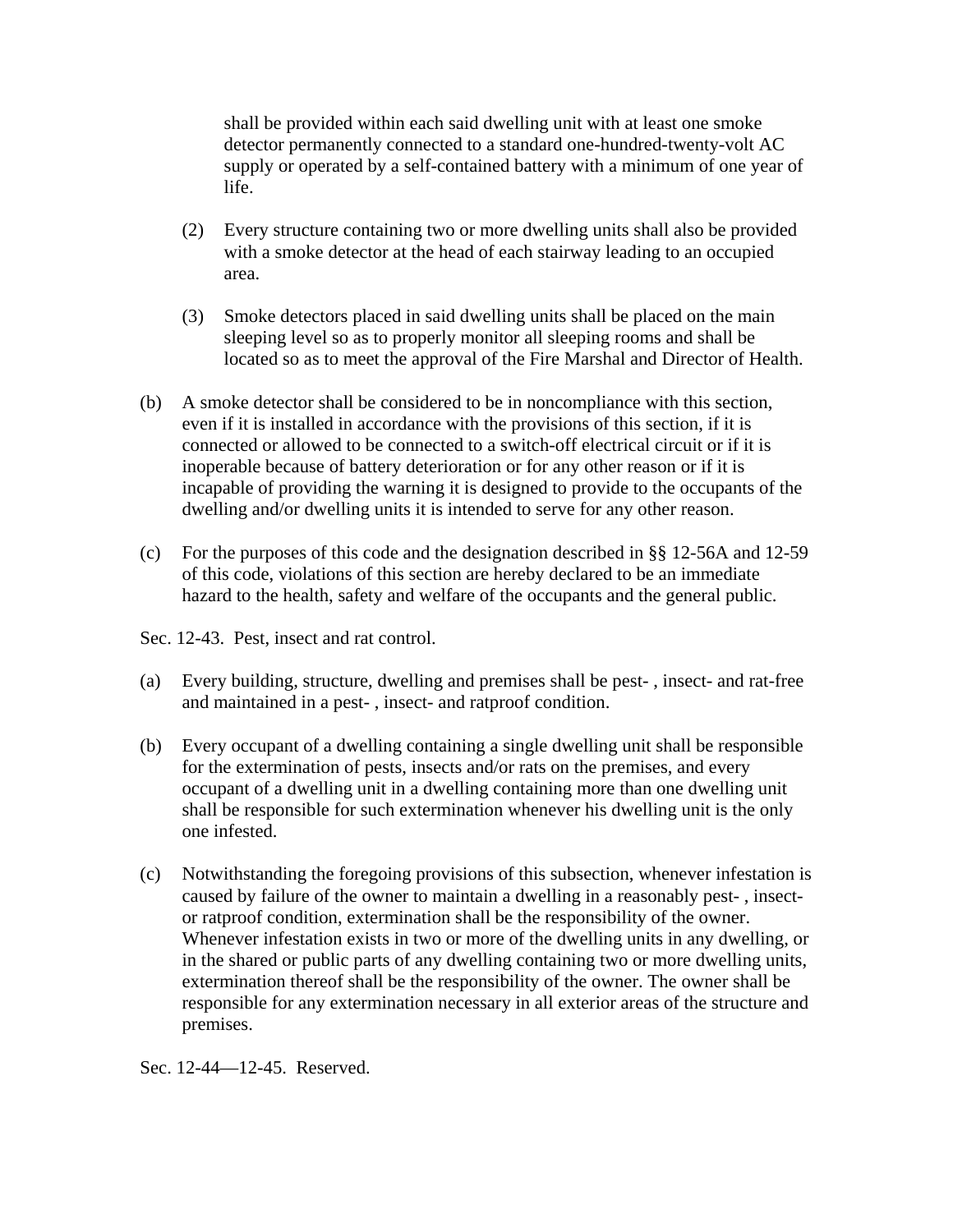Sec. 12-46. Surface standards.

- (a) Every foundation, roof, floor, exterior and interior wall, ceiling, inside and outside stair, handrail, porch, door, skylight, window and every appurtenance thereto shall be:
	- (1) Safe to use and capable of supporting the loads that normal use may cause to be placed thereon.
	- (2) Free of decay and deterioration, cracks, breaks or holes.
	- (3) Kept structurally sound and in good repair.
	- (4) Free of cracked, chipped, blistered, flaking or peeling paint, cracked or loose plaster or other defective conditions.
	- (5) Weathertight, watertight and damp-free.
	- (6) Free of loose material that may create a hazard by falling on persons utilizing the premises.
- (b) All exterior wood surfaces, other than those of decay-resistant woods, shall be protected from the elements and decay by paint which is not lead-based or by other approved protective covering or treatment. Such covering shall be compatible with the existing covering.
- Sec. 12-47. Handrails and guardrails.
- (a) Structurally sound handrails shall be provided on any steps containing three risers or more. The handrail shall be in compliance with current building code.
- (b) Structurally sound guardrails shall be provided on corridors, balconies, landings, patios, porches or other areas having more than a three-foot drop to the adjoining level. The guardrail shall be in compliance with current building code.

Sec. 12-48. Reserved.

Sec. 12-49. Roofs and drainpipes.

- (a) All roofs shall be kept in good repair and shall not leak.
- (b) Leaders and drainpipes shall be securely fastened to the structure and maintained in good functional condition. Said leaders and drainpipes shall be kept clean and free of leaks and obstructions and shall direct stormwaters away from the foundation walls of the structure into draining fields or systems and shall protect the structure from wetness and dampness.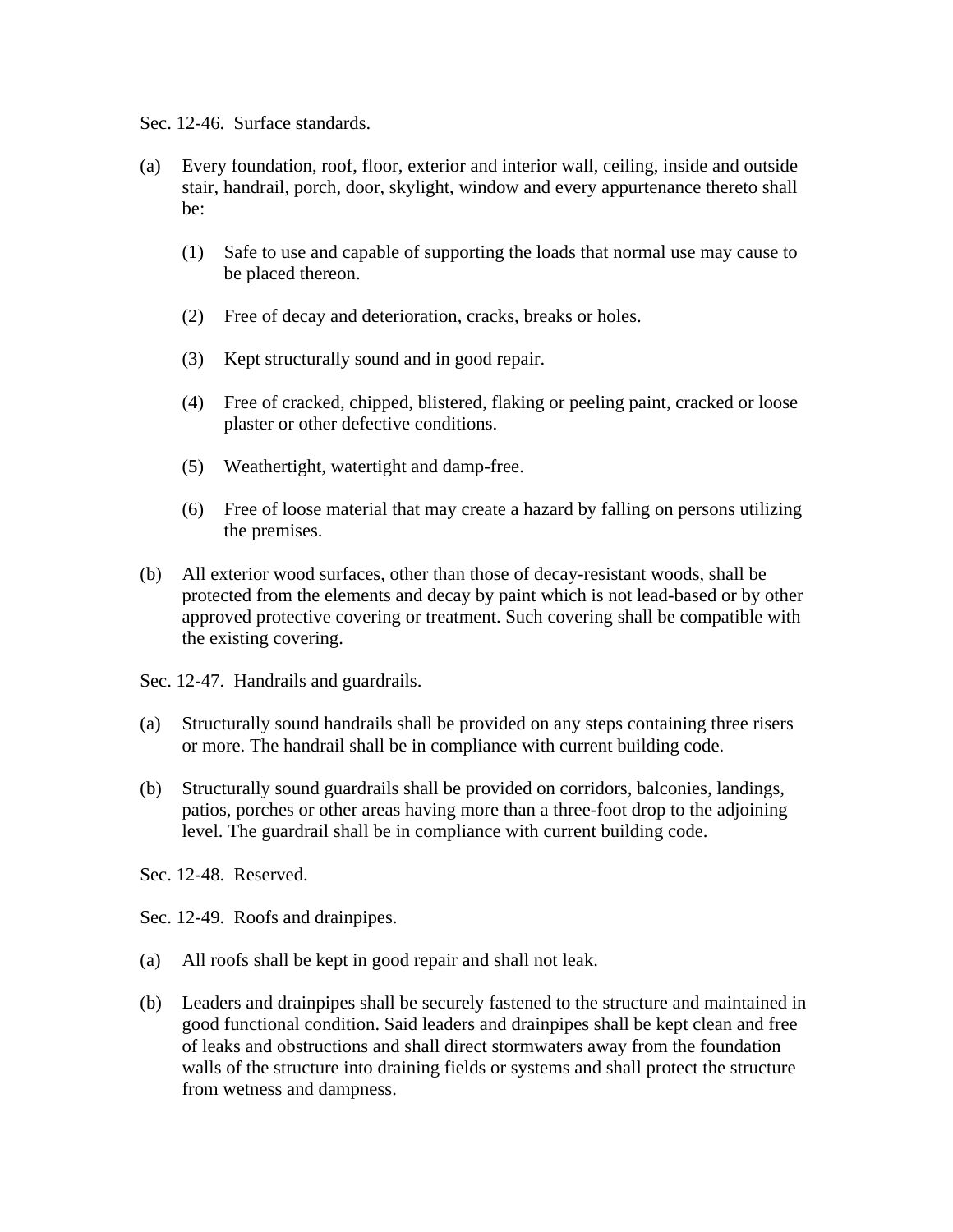Sec. 12-50. Chimneys, flues and vent attachments.

Chimneys, flues and vent attachments shall at all times be maintained:

- (1) Free from observable defects and in a structurally sound condition.
- (2) To provide sufficient draft to exhaust the rated output of the connected equipment.
- (3) Smoketight and capable of withstanding the action of flue gases to which they are subject.
- Secs. 12-51—12-60. Reserved.

ARTICLE IV. SPACE, DENSITY, USE AND LOCATION.

Sec. 12-61. General requirements.

- (a) No person shall occupy as owner-occupant or let to another for occupancy or use any premises which does not comply with the requirements of this Article.
- (b) The owner of any premises, unless otherwise specified, shall provide and maintain such premises in compliance with the requirements of this Article.
- (c) Every occupant of a premises shall keep all fixtures and facilities therein in a clean and sanitary condition and shall be responsible for the exercise of reasonable care in the proper use and operation thereof.
- Sec. 12-62. Space and density standards.
- (a) Maximum permissible occupancy.
	- (1) The maximum permissible occupancy of any dwelling unit shall be equal to or less than the number of the habitable rooms within the dwelling unit. For the purposes of this subsection, a person one (1) year of age or younger shall not be considered an occupant.
	- (2) For the purposes of this code and the designation described in §§ 12-56A and 12-59 of this code, violation of this standard is hereby declared to be an immediate hazard to the health, safety and welfare of the occupants and the general public.
- (b) In every dwelling unit of two (2) or more rooms, every room occupied for sleeping purposes by one (1) occupant shall contain at least seventy (70) square feet of floor space for the first occupant, and every room occupied for sleeping purposes by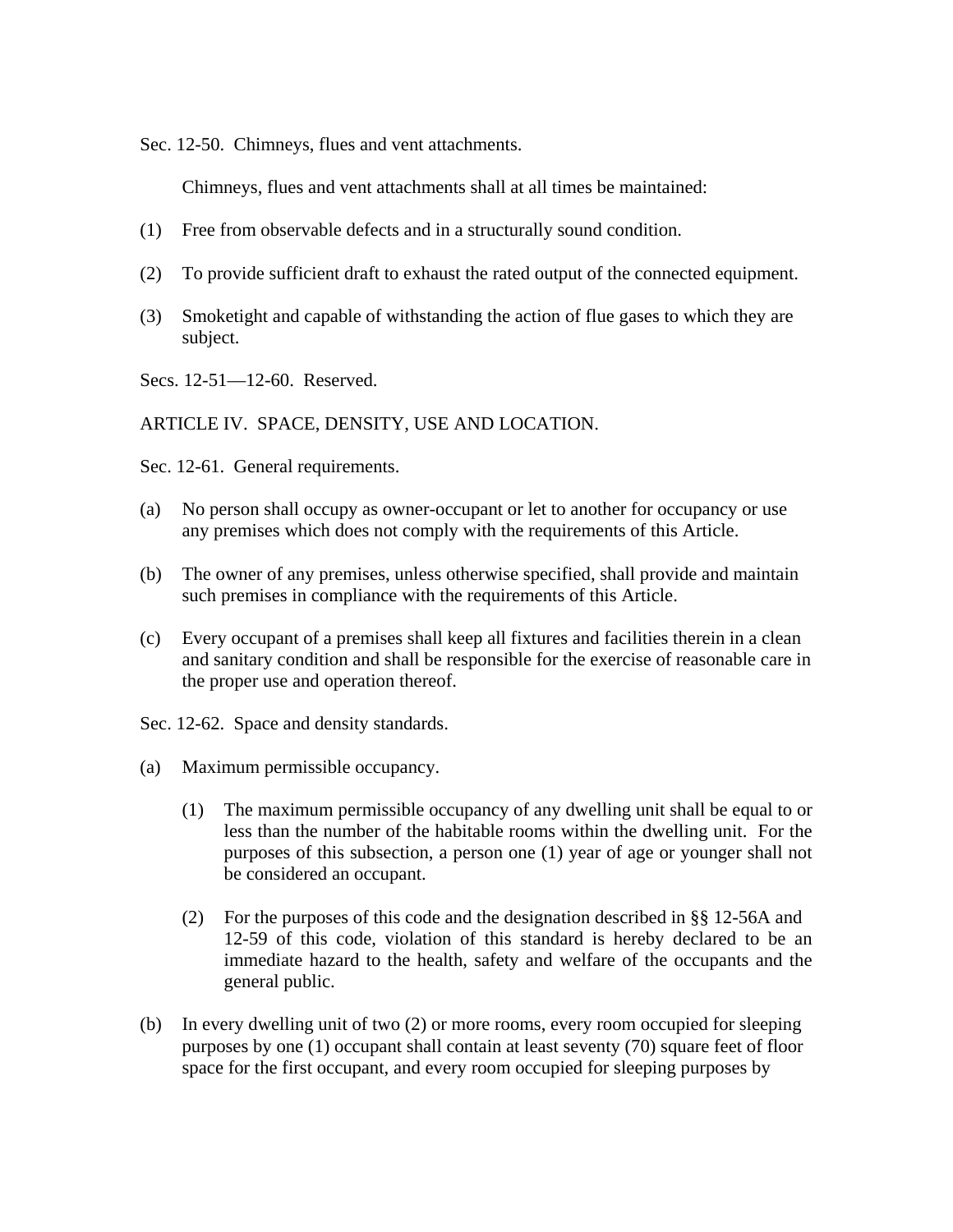more than one (1) occupant shall contain at least fifty (50) square feet of floor space for each additional occupant thereof.

(c) The ceiling height of any habitable room shall be at least seven (7) feet, except that in any habitable room under a sloping ceiling, at least one-half (1/2) of the floor area shall have a ceiling height of at least seven (7) feet, and the floor area of that part of the room where the ceiling height is less than five (5) feet shall not be considered as part of the floor area in computing the total floor area of the room for the purpose of determining the maximum permissible occupancy.

Sec. 12-63. Use restrictions.

- (a) No cellar space shall be used as a dwelling unit.
- (b) No basement space shall be used as a dwelling unit or habitable room unless:

 (1) Said basement space complies with the standards of this code for dwelling units.

 (2) The total amount of window area in each room in said basement is equal to at least the minimum window area sizes as required in § 12-35A and such required minimum window area is located entirely above the grade of the ground adjoining such window area. Windows for rescue and ventilation must meet the State Fire Safety and Building Codes.

- (c) No cellar space shall be used as a habitable room unless:
	- (1) The floors and walls of said cellar space are impervious to leakage of underground and surface runoff water and are insulated against dampness.
	- (2) The ceiling height of such room or rooms complies with § 12-30C of this code.
	- (3) Said cellar space complies with the lighting and ventilation standards for habitable rooms as contained in this code.
	- (4) Said cellar space complies with the means of egress standards in this code.
	- (5) No cellar space shall be used as a sleeping room unless it complies with the egress requirements from the State Fire and Building Codes.
- (d) The room and floor area of cellar space used as a habitable room shall not be considered for the purpose of determining the maximum permissible occupancy of any dwelling unit.
- (e) No kitchen, nonhabitable space or public space shall be used for sleeping purposes.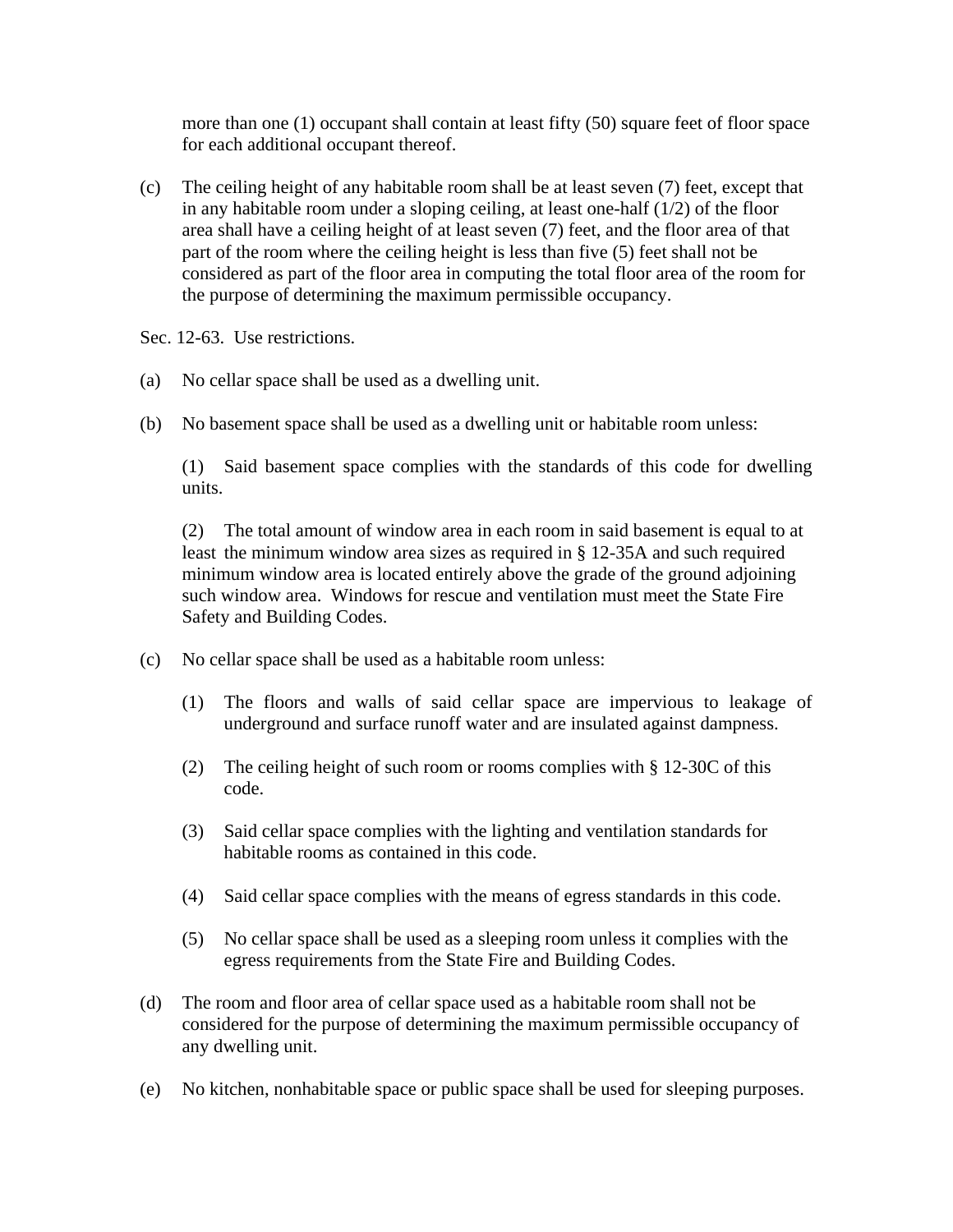(f) Permit to create or modify existing dwelling.

 (1) No dwelling unit shall be created within an existing structure or converted, remodeled or altered so as to create an additional dwelling unit unless the Building Inspector has determined that it is in conformity with City of Bristol Zoning Regulations, and has issued a written permit certifying that the plans and specifications for such work indicate that the provisions of the State Building Code will be complied with for all dwelling units affected.

- (2) No such dwelling unit shall be occupied unless:
	- a. The Fire Marshal of the City of Bristol has examined the premises for conformance to the fire and safety codes of the state and town and issued an inspection report certifying that the dwelling units comply with such codes; and
	- b. The Director of Health has examined the premises for conformance to this code and issued an inspection report certifying that the dwelling units comply with the provisions of this code.
	- c. A certificate of occupancy is issued by the City of Bristol Building Department.

Sec. 12-64. Location standards.

- (a) No dwelling or dwelling unit containing two (2) or more sleeping rooms shall have such room arrangements that access to a bathroom or water closet compartment, intended for use by occupants of more than one (1) sleeping room, can be had only by going through another sleeping room, nor shall room arrangements be such that access to a sleeping room can be had only by going through another sleeping room. An exception shall be permitted to this paragraph for units in existence on August 7, 1962 and continuously occupied for use by one family.
- (b) A bathroom or water closet compartment shall not be used as the only passageway to any habitable room, hall, basement or cellar or to the exterior of the dwelling units.

Secs. 12-65—12-75. Reserved.

## ARTICLE V. LIGHTING AND VENTILATION.

Sec. 12-76. Compliance required.

(a) No person shall occupy as owner-occupant or let to another for occupancy or use any premises which does not comply with the requirements of this Article.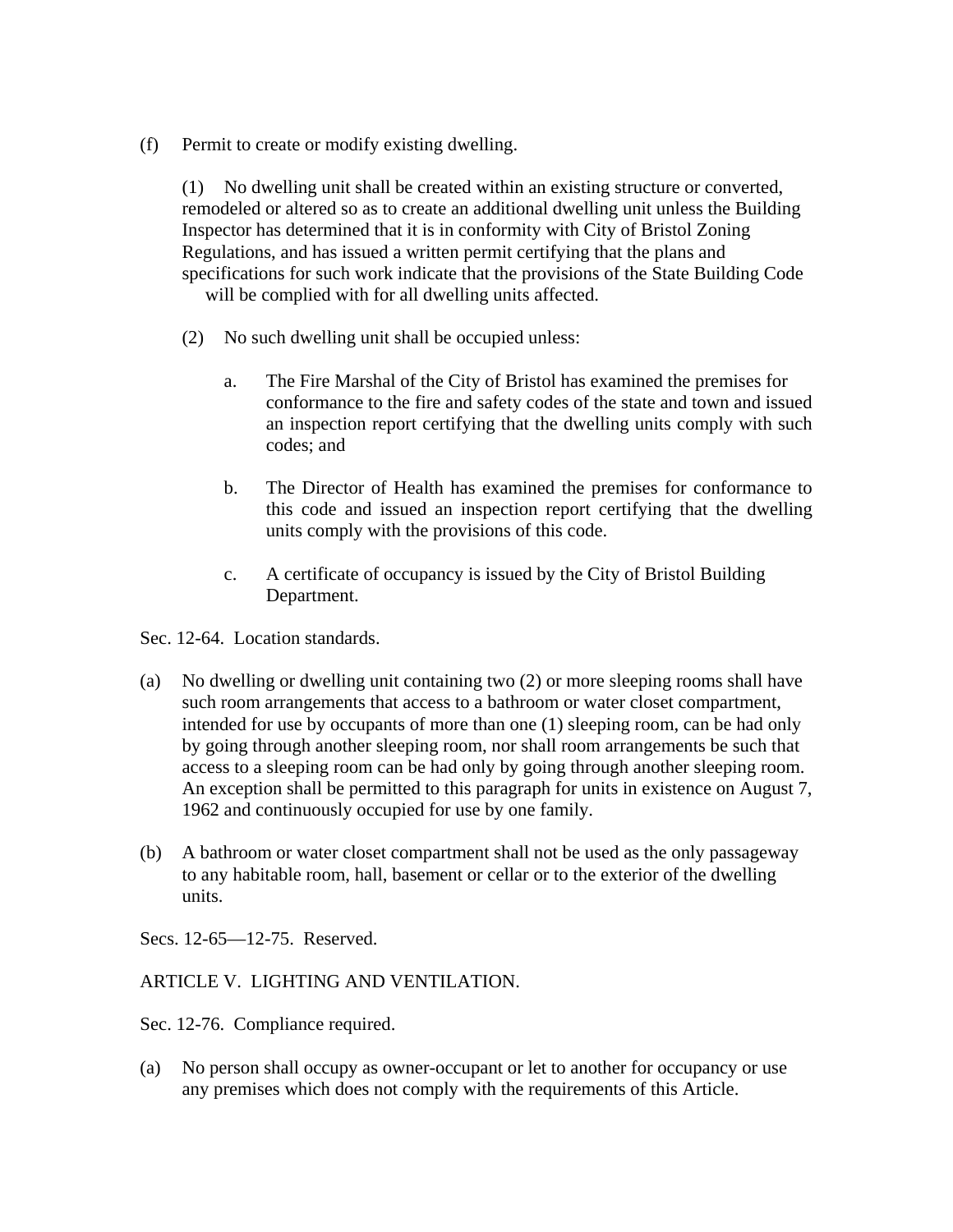- (b) The owner of any premises, unless otherwise specified, shall provide and maintain such premises in compliance with the requirements of this Article.
- (c) Every occupant of a premises shall keep all supplied fixtures and facilities therein in a clean and sanitary condition and shall be responsible for the exercise of reasonable care in the proper use and operation thereof.
- Sec. 12-77. General requirements.

 All common areas or rooms shall be provided with sufficient and adequate lighting and ventilation so as not to endanger the health, safety and welfare of any person using such space.

Sec. 12-78. Lighting standards.

- (a) Every habitable room shall have at least one (1) window or skylight facing directly to the outdoors, provided that, if connected to a room or area used seasonally (e.g. porch), then adequate daylight must be possible through this interconnection; have a minimum total window area, measured between stops, at least twelve and one-half percent (12.5%) of the floor area of such room; whenever walls or other portions of structures face a window of any such room and such light-obstruction structures are located less than three (3) feet from the window and extend to a level above that of the ceiling of the room, such a window shall not be deemed to face directly to the outdoors and shall not be included as contributing to the required minimum total window area; and whenever the only window in a room is a skylight-type window in the top of such room, the total window area of such skylight shall equal at least fifteen percent (15%) of the total floor area of such room.
- (b) Every bathroom and water closet compartment and nonhabitable room used for food preparation shall comply with the light standards for habitable rooms contained in this code, except that no window or skylight shall be required in such rooms if they are equipped with a ventilation system in working condition which is approved by the Director of Health.
- (c) Every public hall and stairway in every multiple dwelling shall be adequately lighted by natural or artificial light at all times, so as to provide in all parts thereof at least ten (10) footcandles of light at the tread of floor level. Every public hall and stairway in structures containing not more than two (2) dwelling units may be supplied with conveniently located light switches controlling an adequate lighting system which may be turned on when needed instead of full-time lighting.

Sec. 12-79. Ventilation standards.

(a) Every habitable room shall have at least one (1) window or skylight facing directly outdoors which can easily be opened or closed or such other device as will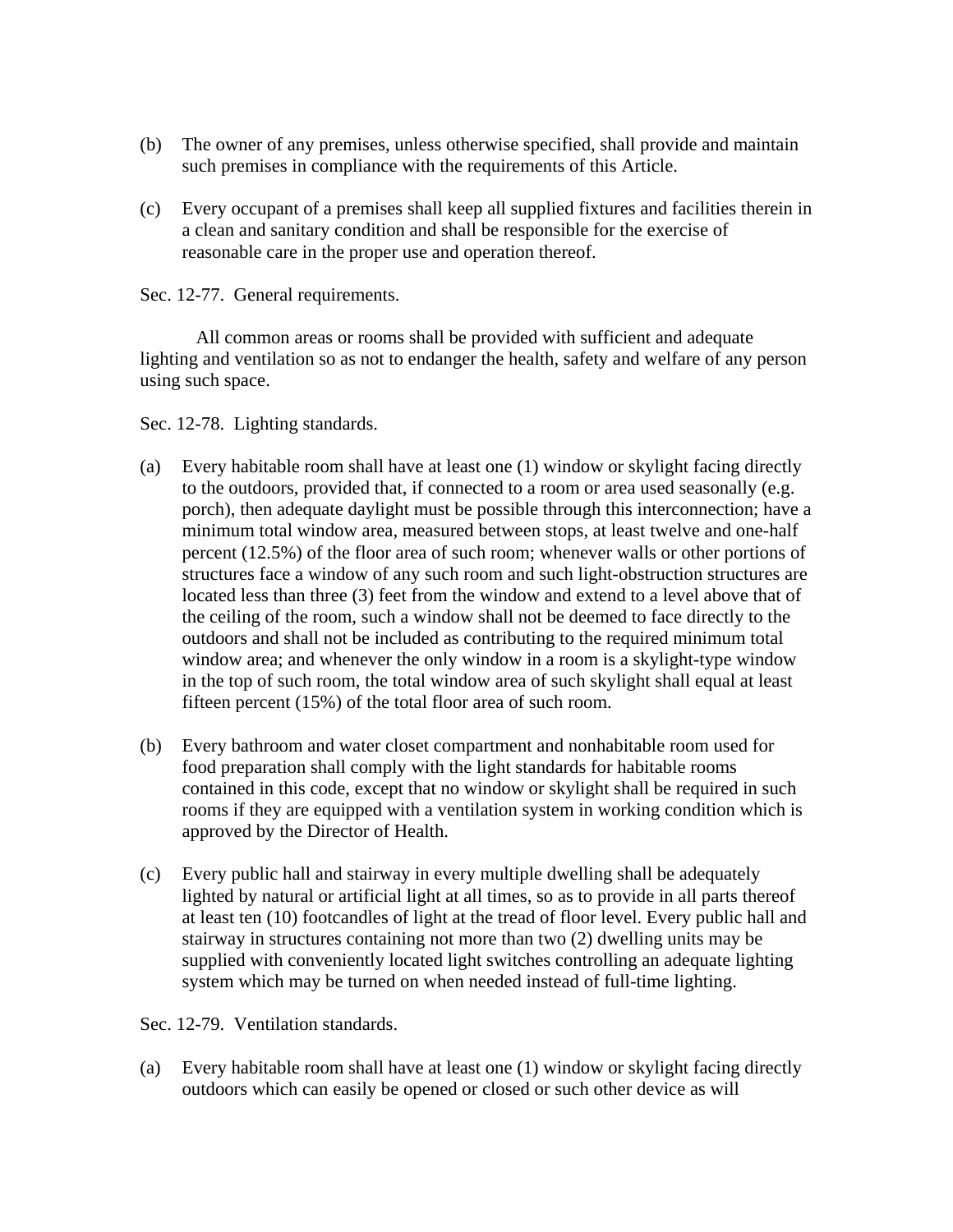adequately ventilate the room, provided that, if a habitable room is connected to a room or area used seasonally, then adequate ventilation must be possible through this interconnection. The total of openable window area in every habitable room shall be equal to at least forty-five percent (45%) of the minimum window area size or minimum skylight-type window size as required in § 12-35, except where there is supplied some other device affording adequate ventilation and approved by the Director of Health.

- (b) Interior climate-control facilities (heating, cooling and/or humidity) shall be maintained and operated in a continuous manner and in accordance with the design capacity of the installed equipment. When such equipment is inoperative because of power or mechanical failure, alternative provisions for fresh air ventilation of each dwelling or dwelling unit shall be provided.
- (c) Every bathroom and water closet compartment and nonhabitable room used for food preparation shall comply with the ventilation standards for habitable rooms contained in this section, except that no window or skylight shall be required in such rooms if they are equipped with a ventilation system in working condition which is approved by the Director of Health.

Sec. 12-80. Windows, doors and other openings.

- (a) All windows, doors and openings intended to be left opened to the outside shall be kept in good repair and workable condition and shall be easily opened and closed by the occupants of the premises.
- (b) Every window, exterior door and hatchway or similar device shall be so constructed as to exclude insects during that portion of the year when there is a need for protection against mosquitoes, flies and other flying insects.
- (c) No broken, cracked or missing window panes shall be allowed.
- (d) Every doorway used for ventilation and opening directly from a dwelling unit to outside space shall have supplied properly fitting screens having at least Sixteen mesh and shall have a safe closing device.
- (e) Every window or other device that is opened to outdoor space shall be supplied with screens fixed to the frame, except that such screens shall not be required in rooms deemed by the Director of Health to be located high enough as to be free from such insects and/or in rooms located in areas of the City of Bristol which are deemed by the Director of Health to have so few insects as to render screens unnecessary.
- (f) All openings in the exterior walls, foundations, basements, ground or first floors and roofs which have a half-inch diameter or more opening shall be rodent and ratproofed in an approved manner if they are within forty-eight (48) inches of the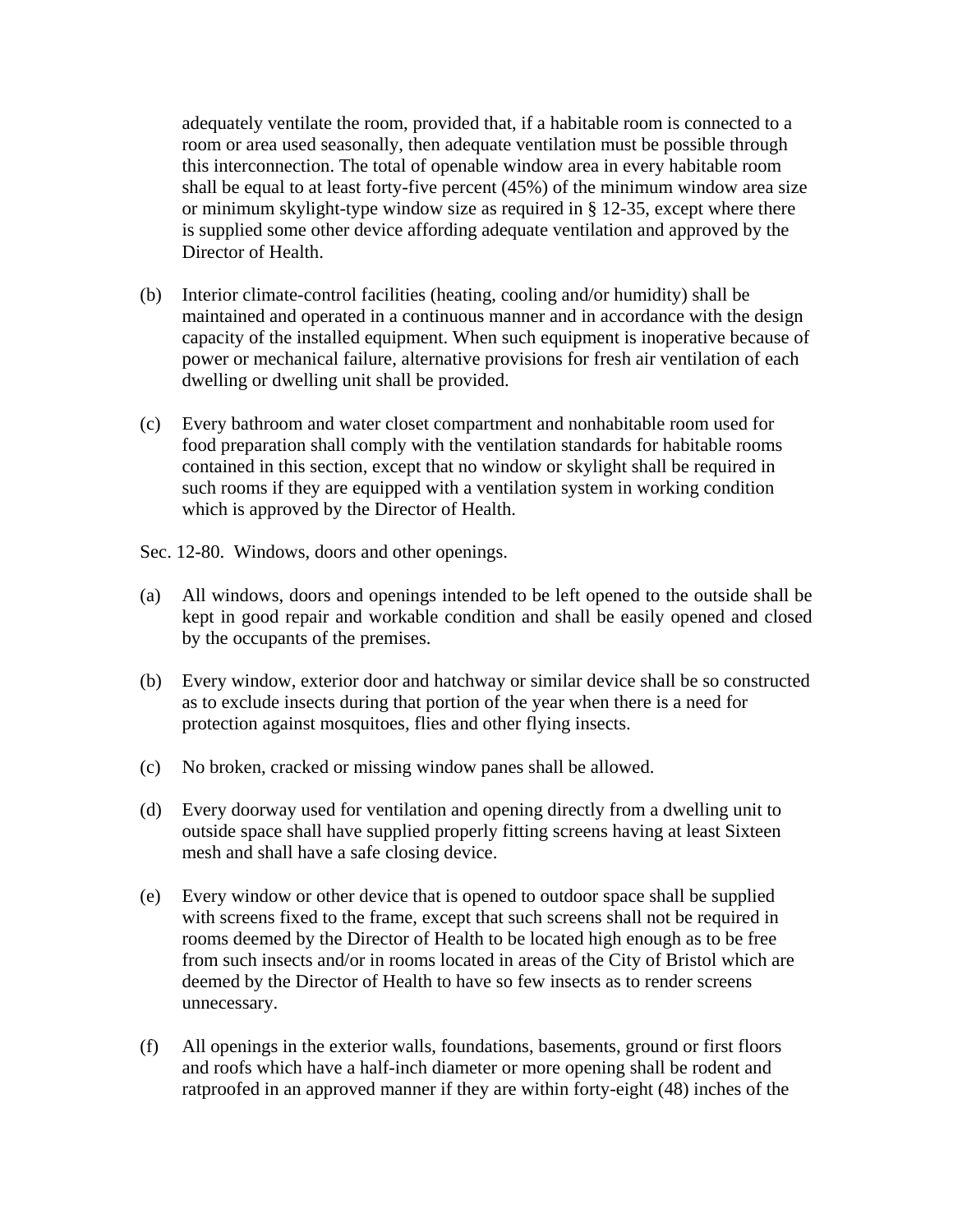existing exterior ground level immediately below such openings or if such opening may be reached by rodents or rats from the ground by climbing unguarded pipes, wires, cornices, stairs, roofs and other items, such as trees or vines, or by burrowing.

- (g) All windows located at or near ground level used or intended to be used for ventilation, all other openings located at or near ground level and all exterior doorways which might provide an entry for rodents or rats shall be supplied with adequate screens or such other devices as will effectively prevent the entrance of rats into the premises.
- (h) The owner of a dwelling unit shall be responsible for providing and hanging all screens and double or storm doors and windows whenever the same are required under the provisions of this chapter or any rule or regulation adopted pursuant thereto, except where there is a written agreement between the owner and occupant obligating the occupant to do so. In the absence of such an agreement, maintenance or replacement of screens, storm doors and windows, once installed in any one (1) season, becomes the responsibility of the occupant. The occupant's responsibility shall be exclusive to his or her dwelling unit.

Secs. 12-81—12-100. Reserved.

# ARTICLE VI. ELECTRICAL AND HEATING FACILITIES AND EQUIPMENT.

Sec. 12-101. Compliance required.

- (a) No person shall occupy as owner-occupant or let to another for occupancy or use any premises which does not comply with the requirements of this Article.
- (b) The owner of any premises, unless otherwise specified, shall provide and maintain such premises in compliance with the requirements of this Article.
- (c) Every occupant of a premises shall keep all supplied fixtures and facilities therein in a clean and sanitary condition and shall be responsible for the exercise of reasonable care in the proper use and operation thereof.

Sec. 12-102. General requirements.

 All electrical and heating facilities and equipment shall be maintained in a manner so as not to be a hazard to the health, safety and welfare of any owner, occupant, family, guest or person using or relying on the use of such facilities or equipment.

Sec. 12-103. Electric facilities and equipment.

(a) Every dwelling, and all public and common areas of dwellings, shall be supplied with electrical service, outlets and fixtures. Electrical services, outlets and fixtures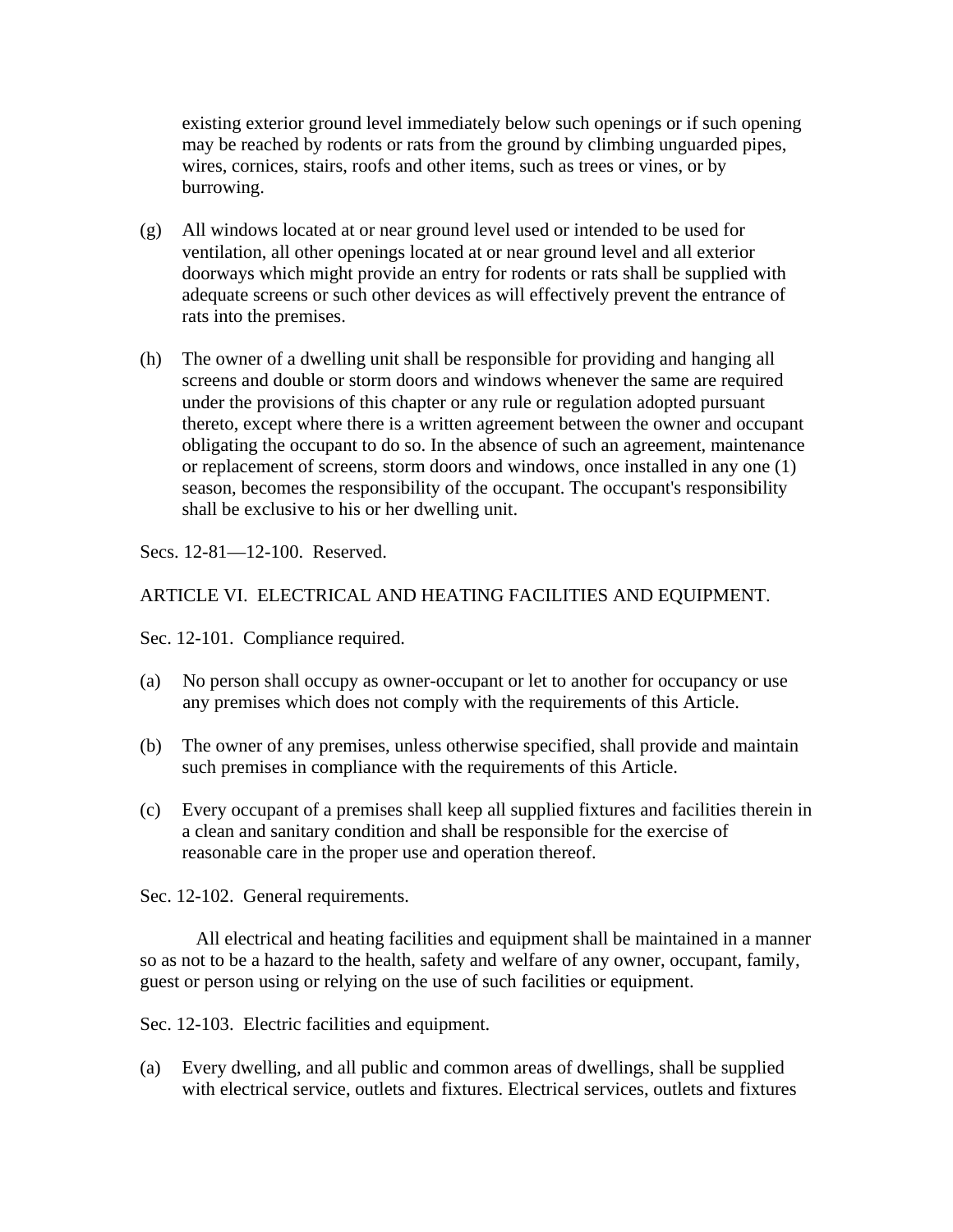shall be maintained in working order, properly installed and shall be connected to a utility supplied energy source.

- (b) Every dwelling unit shall be supplied with at least one 15 ampere branch circuit. This circuit shall not serve more than one dwelling unit. Additional circuits may be required to be installed at the discretion of the Director of Health after consultation with the Electrical Inspector of the City of Bristol.
- (c) Every habitable room shall contain at least two separate wall type duplex receptacle convenience outlets or one duplex receptacle and one wall or ceiling type light fixture. No duplex receptacle outlet shall serve more than two electrical utilization devices.
- (d) Temporary wiring or extension cords shall not be used as permanent wiring.
- (e) All nonhabitable rooms, including furnace rooms, basements, public halls and like areas, shall contain at least one ceiling or wall type electric light fixture. All bathrooms and laundry rooms shall be provided with one duplex electric outlet. All kitchens shall be supplied with at least two duplex electric outlets, one of which shall supply the countertop surfaces.
- (f) All electric light fixtures shall be controlled by switches.

Sec. 12-104. Heating facilities and equipment.

- (a) Every dwelling or every dwelling unit shall have functioning water-heating facilities which are properly installed and maintained in safe and good working condition, which are properly connected with the hot-water lines required under the provisions of this code and which are capable of heating water to such a temperature as to permit an adequate amount of water to be drawn at every required kitchen sink, lavatory basin, bathtub or shower at a temperature of not less than one hundred ten degrees Fahrenheit (110° F.). Such supplied water-heating facilities shall be capable of meeting the requirements of this section even when the dwelling or dwelling unit heating facilities required under the provisions of this code are not in operation.
- (b) Every dwelling shall have heating facilities which are properly installed, which are maintained in a safe and good working condition and which are capable of safely and adequately heating all habitable rooms, bathrooms and water closets in every dwelling unit located therein to a temperature of at least sixty-five degrees Fahrenheit ( $65^{\circ}$  F.) at a distance two (2) feet above floor level and one (1) foot from an exterior wall. For the purposes of this code and the designations described in §§ 12-56A and 12-59 of this code, violations of this standard are hereby declared to be an immediate hazard to the health, safety and welfare of the occupants and the general public.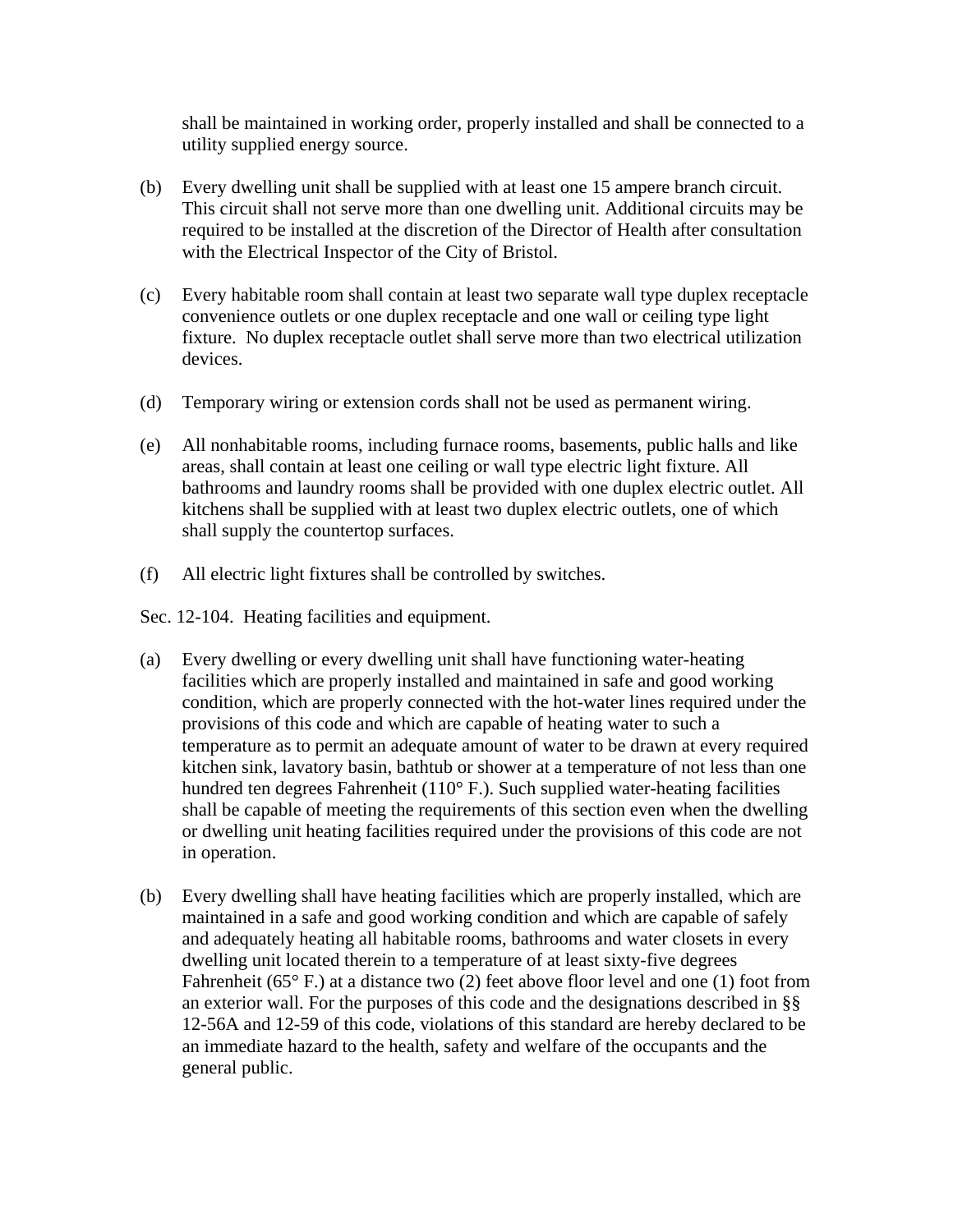(c) No unvented fuel-burning room heater shall be used in any residence other than an owner-occupied single-family residence, unless such heater is fueled by natural gas or propane and is equipped with an oxygen depletion sensor.

Secs. 12-105—12-115. Reserved.

ARTICLE VII. PLUMBING.

Sec. 12-116. Compliance required.

- (a) No person shall occupy as owner-occupant or let to another for occupancy or use any premises which does not comply with the requirements of this Article.
- (b) The owner of any premises, unless otherwise specified, shall provide and maintain such premises in compliance with the requirements of this Article.
- (c) Every occupant of a premises shall keep all supplied fixtures and facilities therein in a clean and sanitary condition and shall be responsible for the exercise of reasonable care in the proper use and operation thereof.

Sec. 12-117. General requirements.

 Every plumbing fixture and water and waste pipe shall be properly installed and maintained in a safe and sanitary working condition, free from defects, leaks and obstructions and capable of adequately serving the permissible occupancy of each dwelling unit.

Sec. 12-118. Water closets.

 Within every dwelling unit, there shall be a nonhabitable room which affords privacy to a person within said room and which is equipped with a flush water closet in good working condition. Said flush water closet shall be equipped with easily cleanable surfaces, be properly connected to a water system that at all times provides an adequate amount of running water under pressure to cause the water closet to be operated properly and shall be properly connected to a sewer system which is approved by the Director of Health.

Sec. 12-119. Lavatory sink.

 Within every dwelling unit there shall be a lavatory sink. Said lavatory sink may be in the same room as the flush water closet, or, if located in another room, the lavatory sink shall be located in close proximity to the door leading directly into the room in which said water closet is located. The lavatory sink shall be in good working condition and properly connected to a water supply system which is approved by the Director of Health and which provides at all times an adequate amount of heated and unheated running water under pressure and which is properly connected to a sewer system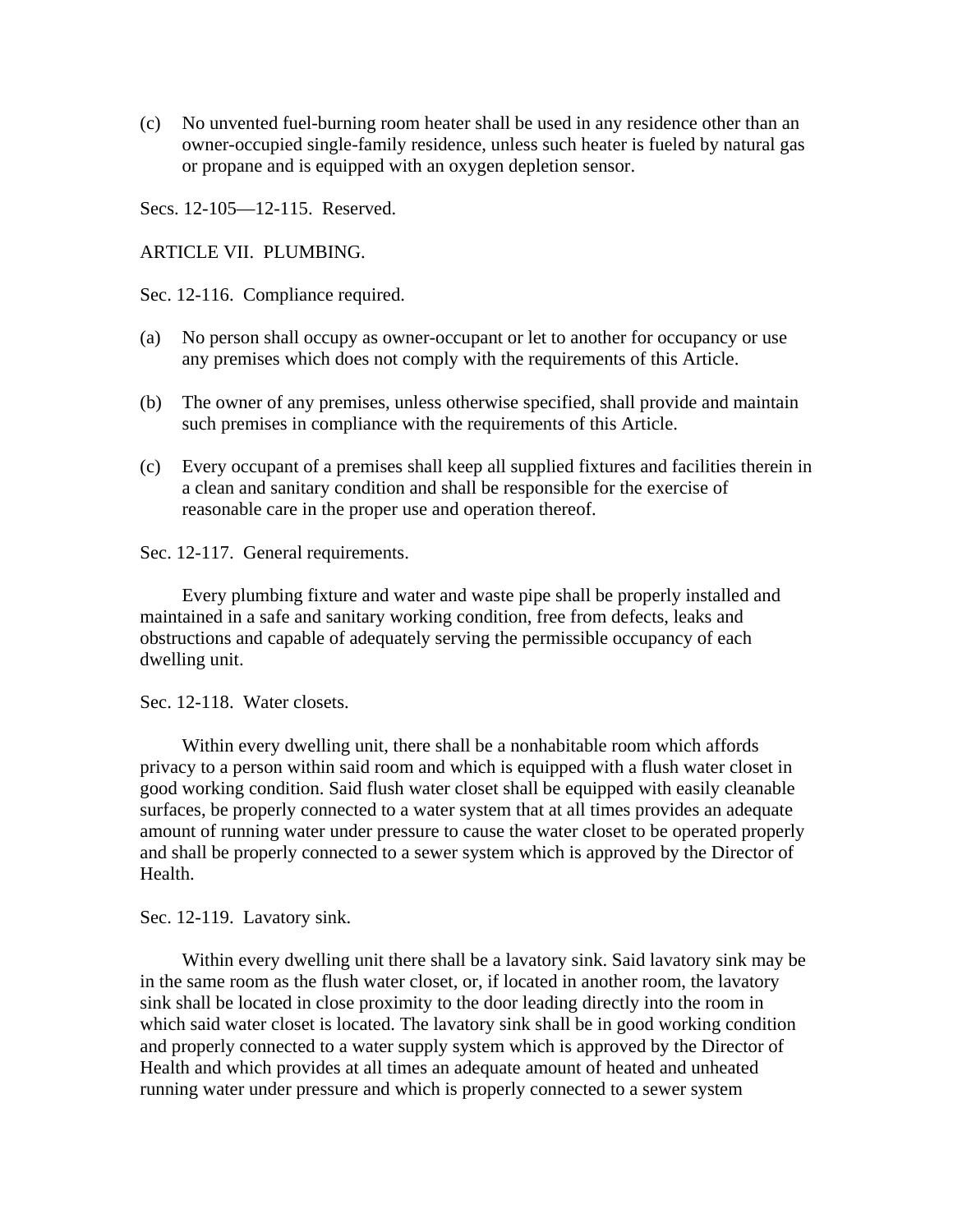approved by the Director of Health. Water inlets for lavatory sinks shall be located above the overflow rim of these facilities.

Sec. 12-120. Bathing facilities.

 Within every dwelling unit there shall be a room which affords privacy to a person within said room and which is equipped with a bathtub or shower in good working condition. Said bathtub or shower may be in the same room as the flush water closet or in another room and shall be properly connected to a water supply system which is approved by the Director of Health and which provides at all times an adequate amount of heated and unheated water under pressure and which is connected to a sewer system approved by the Director of Health. Water inlets for bathtubs shall be located above the overflow rim of these facilities.

Sec. 12-121. Kitchen sink.

 Every dwelling unit shall contain in every kitchen a kitchen sink in good working condition and properly connected to a water supply system which is approved by the Director of Health and which provides at all times an adequate amount of heated and unheated running water under pressure and which is connected to a sewer system approved by the Director of Health.

Sec. 12-122. Water drainage.

- (a) Every roof of every structure shall contain a drainage system which shall drain and convey from said roof all rain water, and said drainage system shall be so constructed and maintained as to prevent dampness and wetness in the walls, ceilings or floors of any room in any dwelling unit contained in said structure.
- (b) All premises shall be graded, drained, free of standing water and maintained in a clean, safe and sanitary manner.

Sec. 12-123. Construction and maintenance.

- (a) All sewers, pipes, drains or conduits and openings around such pipes and conduits shall be constructed and maintained to prevent the ingress or egress of rats and other rodents to or from a premises.
- (b) Every water closet compartment, bathroom and kitchen floor surface shall be constructed and maintained so as to be reasonably impervious to water and so as to permit such floor to be easily kept in a clean and sanitary condition.

Secs. 12-124—12-130. Reserved.

ARTICLE VIII. ADMINISTRATION AND ENFORCEMENT.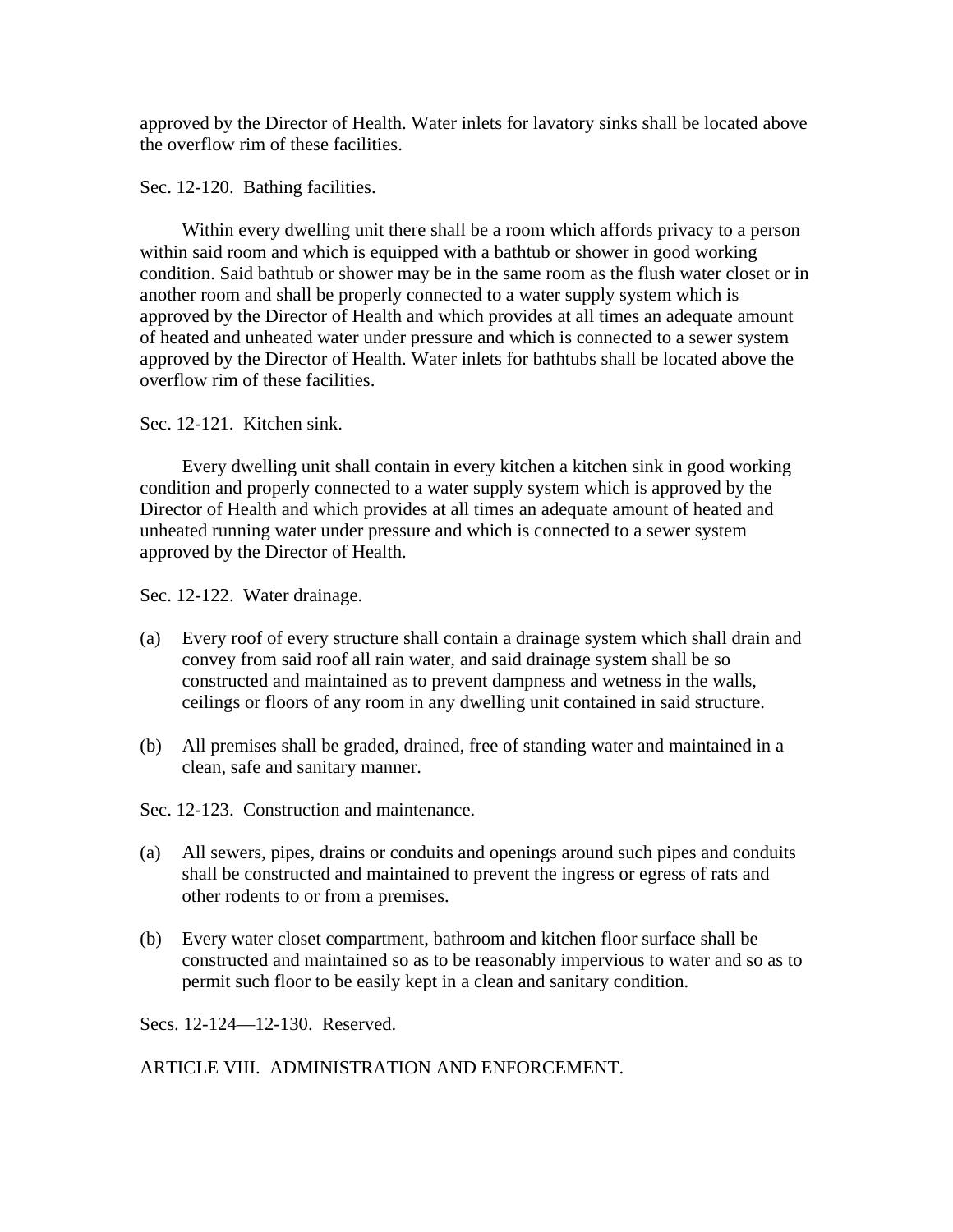Sec. 12-131. Enforcement responsibility.

The Director of Health shall be responsible for enforcing the provisions of this chapter and carrying out the intent of this code as specified in Sec. 12-2. Such authority shall include but not be limited to citing violations, determining enforcement actions, granting variances, assessing fines, filing liens, implementing enforced abatement, declaring dwellings as unfit, ordering demolition and initiating legal actions.

Sec. 12-132. Rules and regulations.

 The Director of Health is hereby authorized to make, adopt, revise and amend procedural rules and regulations as he or she deems necessary to administer the purposes of this code.

Sec. 12-133. Inspections.

- (a) The Director of Health is authorized and empowered to make inspections of all premises located within the City of Bristol pursuant to:
	- (1) A complaint that an alleged violation of the provisions of this chapter or of applicable rules or regulations pursuant thereto may exist; or
	- (2) When the Director of Health has sufficient reason to believe that a violation of this chapter or any rules or regulations pursuant thereto has been or is being committed.
- (b) The Director of Health shall be required to disclose all records of investigation conducted in accordance with this code with respect to any premises, only as required by the Connecticut Freedom of Information Act.
- (c) If an owner, occupant or other person in charge of a premises fails or refuses to permit free access and entry to the premises under his control, or any part thereof, with respect to which an inspection authorized by this code is sought to be made, the Director of Health may petition a court of competent jurisdiction to obtain an inspection warrant.

Sec. 12-134. Notice of violation.

- (a) Whenever the Director of Health determines that any premises or any part thereof fails to meet the requirements set forth in this code or in applicable rules and regulations issued pursuant thereto, the Director of Health, in accordance with existing federal, state and/or municipal law, shall issue a notice of violation setting forth the alleged failures and advising the owner, occupant, operator or agent that such failures must be corrected. This notice shall:
	- (1) Be in writing.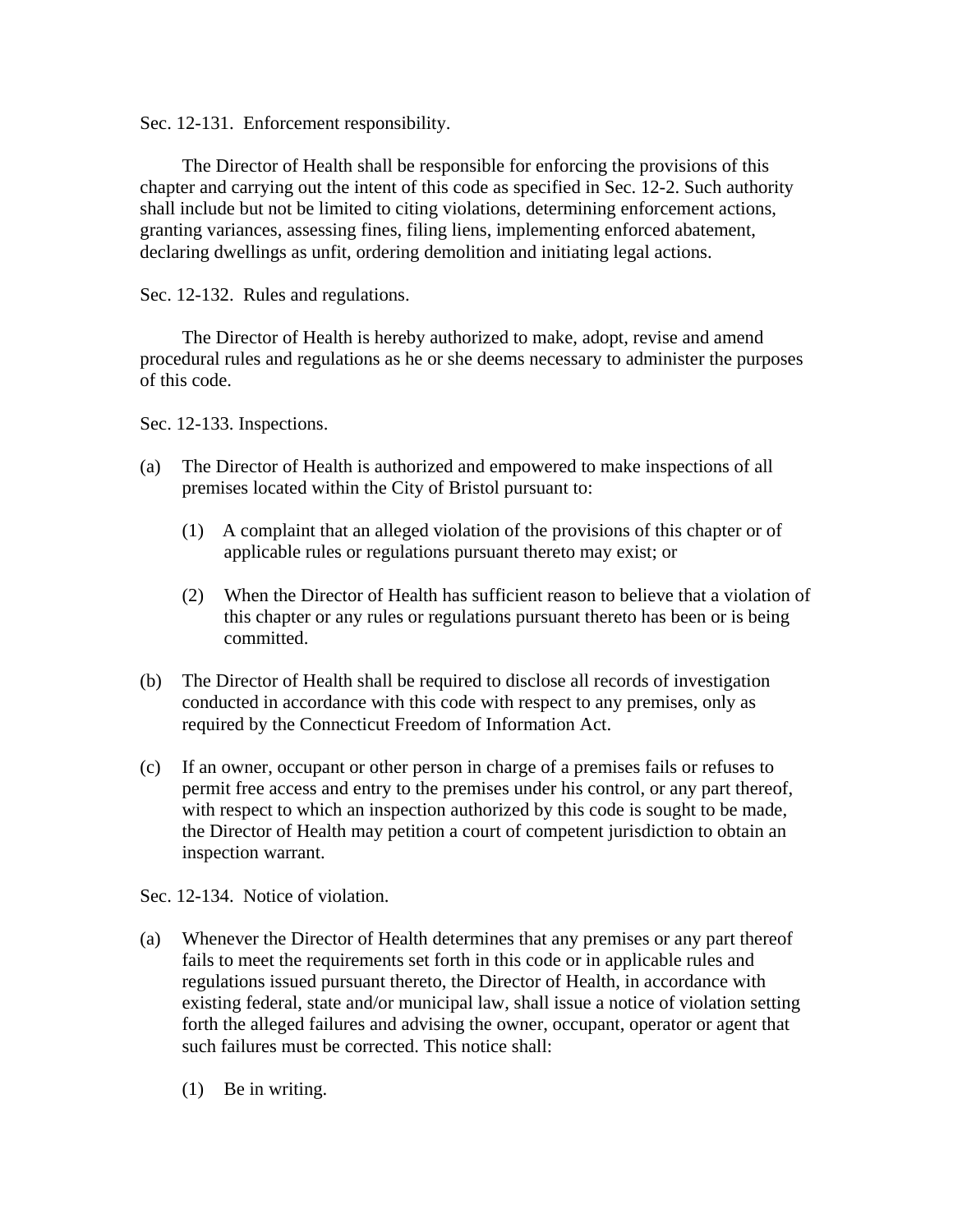- (2) Describe the premises where the violations are alleged to exist or to have been committed.
- (3) Specify each alleged violation of this code or of applicable rules and regulations issued pursuant thereto.
- (4) Specify the last day by which such violations shall be corrected.
- (5) Specify any appeal procedure.
- (6) Be served upon the owner, occupant, operator or agent of the premises personally or by certified mail, addressed to the owner, occupant, operator or agent. If one or more persons to whom such notice is addressed cannot be found after diligent effort to do so, service may be made upon such persons by posting the notice in or about the premises described in the notice and by causing such notice to be published in a newspaper of general circulation in the City of Bristol for a period of five consecutive days.
- (b) At the end of the period of time allowed for the correction of any violation alleged, the Director of Health shall reinspect the premises described in the notice to determine compliance with the notice of violation.
- (c) The Director of Health may hold administrative hearings regarding violations of this code and corrective actions being taken and shall make such procedural rules as necessary to take action to correct alleged violations.
- Sec. 12-135. Penalties for offenses.
- (a) Each violation of any provision of this code shall be considered a separate offense hereunder.
- (b) Each day any violation of any provision of this code shall continue shall constitute a separate offense hereunder.
- (c) Each separate offense of this code shall be punishable by a fine of not less than \$15 nor more than \$60. The Director of Health shall establish by regulation a fine schedule for each standard described in this code. In addition to the fines set forth in this subsection, an additional administrative fee of \$2 per \$10 of the amount of the fine(s) payable hereunder, or any fraction thereof, shall be payable to the City of Bristol by each person to whom a citation is issued.
- (d) The total cumulative fine in any case shall not exceed \$600 per day nor shall the total penalty exceed \$9,000.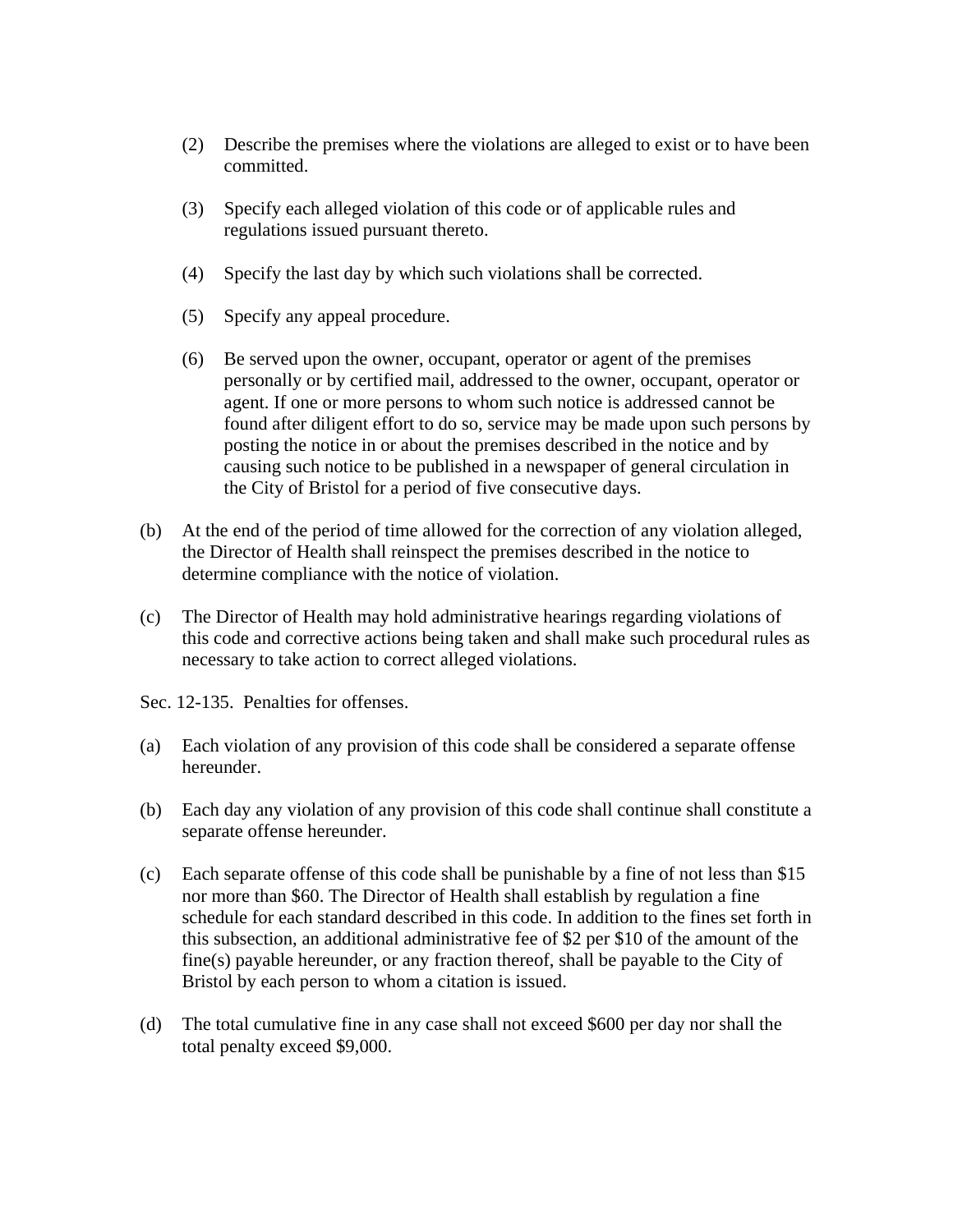- (e) Any owner, occupant, operator or agent of any premises who has received proper notice of violation of this code and failed to correct such violation by the date specified in such notice shall be punishable by a cumulative fine for each separate offense and shall be liable for payment to the City of Bristol within 30 calendar days of the request for payment thereof.
- (f) No fine shall be due while a reconsideration, hearing or appeal is pending in the matter; however, such action shall not prevent further accumulation of the penalty if the order is upheld.
- (g) The imposition of any fine shall not be construed to prevent the enforcement of other laws upon the premises nor to prevent the initiation of other enforcement measures or penalties.
- (h) Failure to pay any fine arising from the enforcement of this code shall constitute a debt in favor of the City of Bristol. The Director of Health may bring civil or criminal action against the debtor in court for the payment of such fine.
- (i) Upon failure to correct any violation of this code by the specified date, the Director of Health may, in addition to other penalties and actions, bring civil or legal action against the violator, may institute a civil action for injunctive relief to require abatement, may initiate enforced abatement or demolition procedures or declare the premises as unfit for human habitation.

Sec. 12-136. Necessary repairs.

- (a) Whenever an owner, operator or agent of any premises fails, neglects or refuses to make repairs or other corrective action ordered by the notice of violation issued pursuant to this code, the Director of Health by or through agents, employees, servants and/or contractors may undertake such repairs or action, when in the Director's judgment a failure to make them will endanger the public health, safety or welfare, and the cost of such repairs and action will not exceed 50% of the fair market value of the premises to be repaired.
- (b) Notice of the intention to make such repairs or take other corrective action shall be served upon the owner, operator or agent pursuant to § 12-53A(6) of this code.
- (c) Every owner, operator or agent of a premises who has received notice of the intention of the Director of Health through agents, employees, servants and/or contractors to make repairs or take other corrective action shall give entry and free access to the agent of the Director of Health for the purpose of making such repairs. Any owner, operator or agent of a premises who refuses, impedes, interferes with or hinders or obstructs entry by such agent pursuant to a notice of intention to make repairs or take other corrective action shall be subject to a penalty of not less than \$50 for each such failure to comply with this section.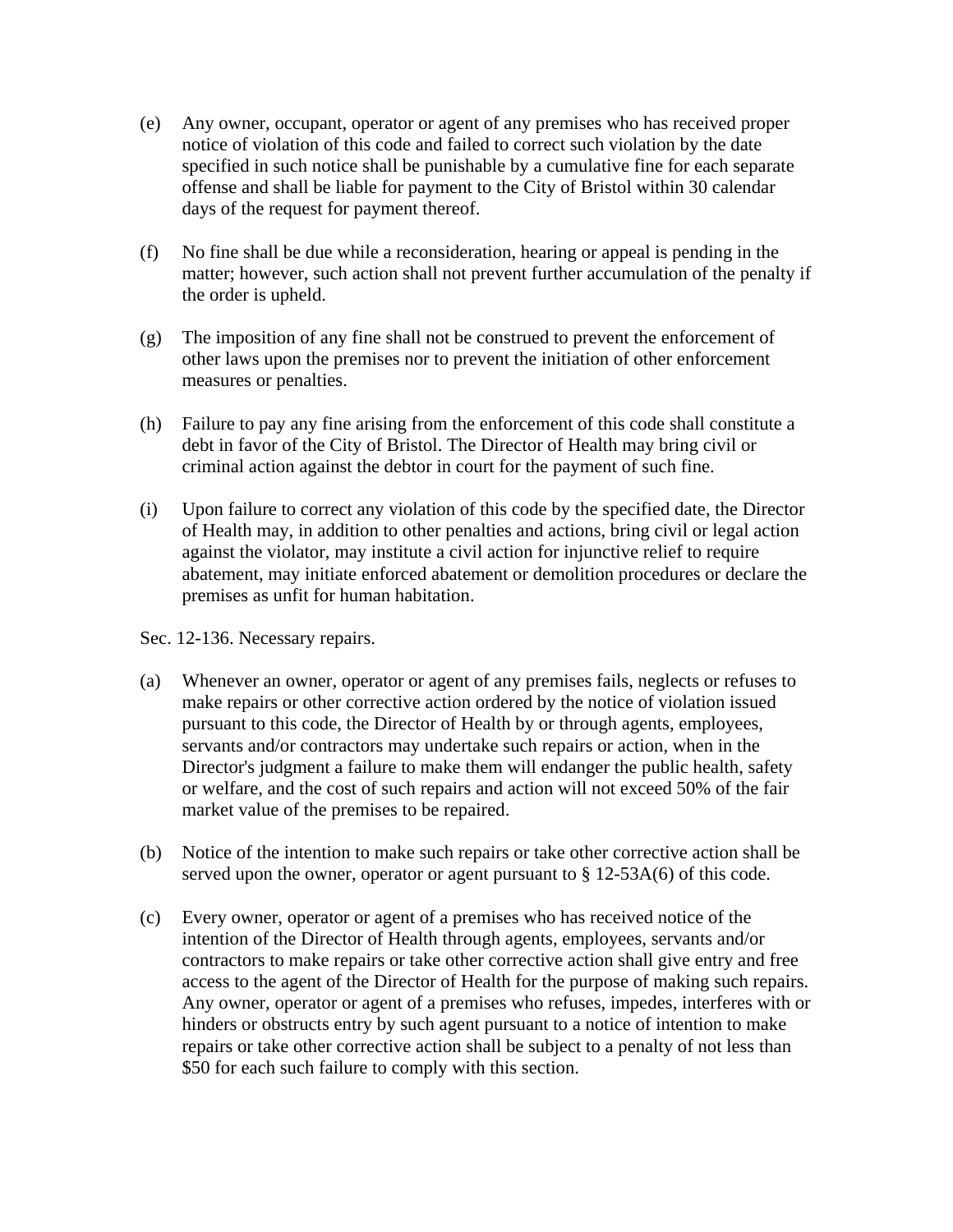- (d) When repairs are made or other corrective action taken at the direction of the Director of Health, the cost of such repairs and corrective action shall constitute a debt in favor of the City of Bristol against the owner of the repaired structure. In the event such owner fails, neglects or refuses to pay the City of Bristol the amount of this debt within 10 days of written demand therefore, it shall be recoverable in a civil action against the owner or the owner's successor, brought in a court of competent jurisdiction by the City of Bristol which shall possess all rights of a private creditor.
- Sec. 12-137. Declaration of unfit dwellings.
- (a) The Director of Health shall declare any premises unfit for human habitation when any of the following defects or conditions is found and when in the Director's judgment such defect creates a hazard to the health, safety or welfare of the occupants or of the public:
	- (1) Any premises which is damaged, decayed, dilapidated, unsanitary, unsafe and/or vermin-infested and/or contains hazardous levels of lead-based paint or other substance.
	- (2) Any premises which lacks basic illumination, ventilation, plumbing, electrical, heating or required sanitation facilities.
	- (3) The general condition of the premises is unsanitary, unsafe and/or unhealthful.
	- (4) Any premises which is in violation of § 12-19B, 12-30A, 12-31 or 12-41B of this code.
- (b) Whenever any premises has been designated as unfit for human habitation, the Director of Health shall placard the premises indicating that it is unfit for human habitation and, if occupied, shall order such premises vacated within a reasonable time, said time to be not less than twenty-four (24) hours nor more than ten (10) days. This section shall not restrict any action of the Director of Health in vacating such premises if acting under § 12-59 of this code.
- (c) Whenever any tenant in any premises is displaced as the result of the enforcement of this code against the owner, the owner of such building, dwelling, dwelling unit or structure shall be liable for any payments made by the town to any displaced tenant pursuant to Chapter 135 of the General Statutes. The Director of Health may place a lien on any real property owned by such owner to secure repayment to the town of such payments, such lien having the same priority as and shall be filed, enforced and discharged in the same manner as a lien for municipal taxes under Chapter 205 of the Connecticut General Statutes. If any owner fails to reimburse the town for any payments which the town has made to any displaced tenant and for which the landlord is liable, the town may bring civil action against such owner in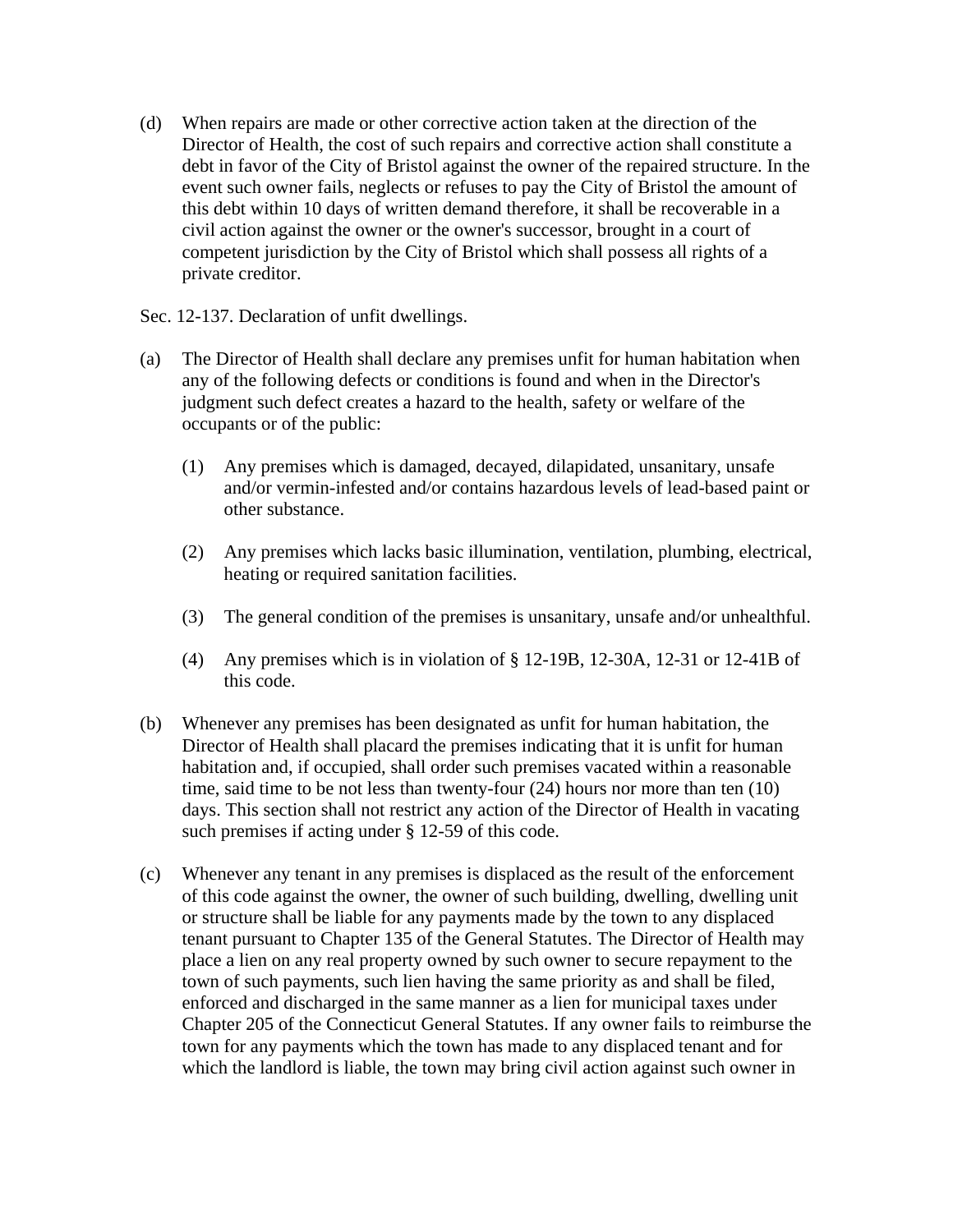Superior Court for the recovery of such payments and for the costs of the town, together with reasonable attorney's fees, in bringing such action.

- (d) Whenever any premises has been placarded and vacated, the Director of Health may order services and utilities to be turned off or disconnected and all utility meters to be removed. All charges for discontinuance or restoration of such services and utilities shall be the owner's or tenant's expense.
- (e) For any premises which has been designated as unfit for human habitation and vacated, it shall be the duty of the owner to close all windows, doors and other openings by suitable means so that unauthorized use or access into the premises is prevented.
- (f) No premises which has been designated as unfit for human habitation, has been placarded as such and vacated shall be used again for human habitation until written approval is secured from the Director of Health and the placard removed by the Director of Health.
- (g) The Director of Health shall rescind the designation as unfit for human habitation and remove the placard when the defect or condition upon which such designation and placarding was based has been removed or eliminated and the premises is deemed by the Director of Health as safe, sanitary and a fit place for human habitation.
- (h) No person shall deface or remove the placard from any premises which has been designated as unfit for human habitation and has been placarded as such, except as provided in Subsection F.
- (i) Whenever any premises has been designated as unfit for human habitation, such order shall be filed with the Bristol Town and City Clerk for inclusion in the land records of the town.
- (j) Any person affected by any decision of the Director of Health or by any designation or placarding of a premises as unfit for human habitation shall upon request be granted a hearing on the matter before the Housing Code Appeals Board under the procedure set forth in § 12-58 of this code. However, such appeal will not stay the designation or placarding of a premises as unfit for human habitation and the actions required by such order.

Sec. 12-138. Demolition.

(a) The Director of Health shall order a premises to be demolished if it has been designated as unfit for human habitation, has been placarded as such, has been vacated, has not been put into proper repair so as to rescind the designation as unfit for human habitation and to cause the placard to be removed and is determined by the Director of Health not to warrant repair under § 12-55A.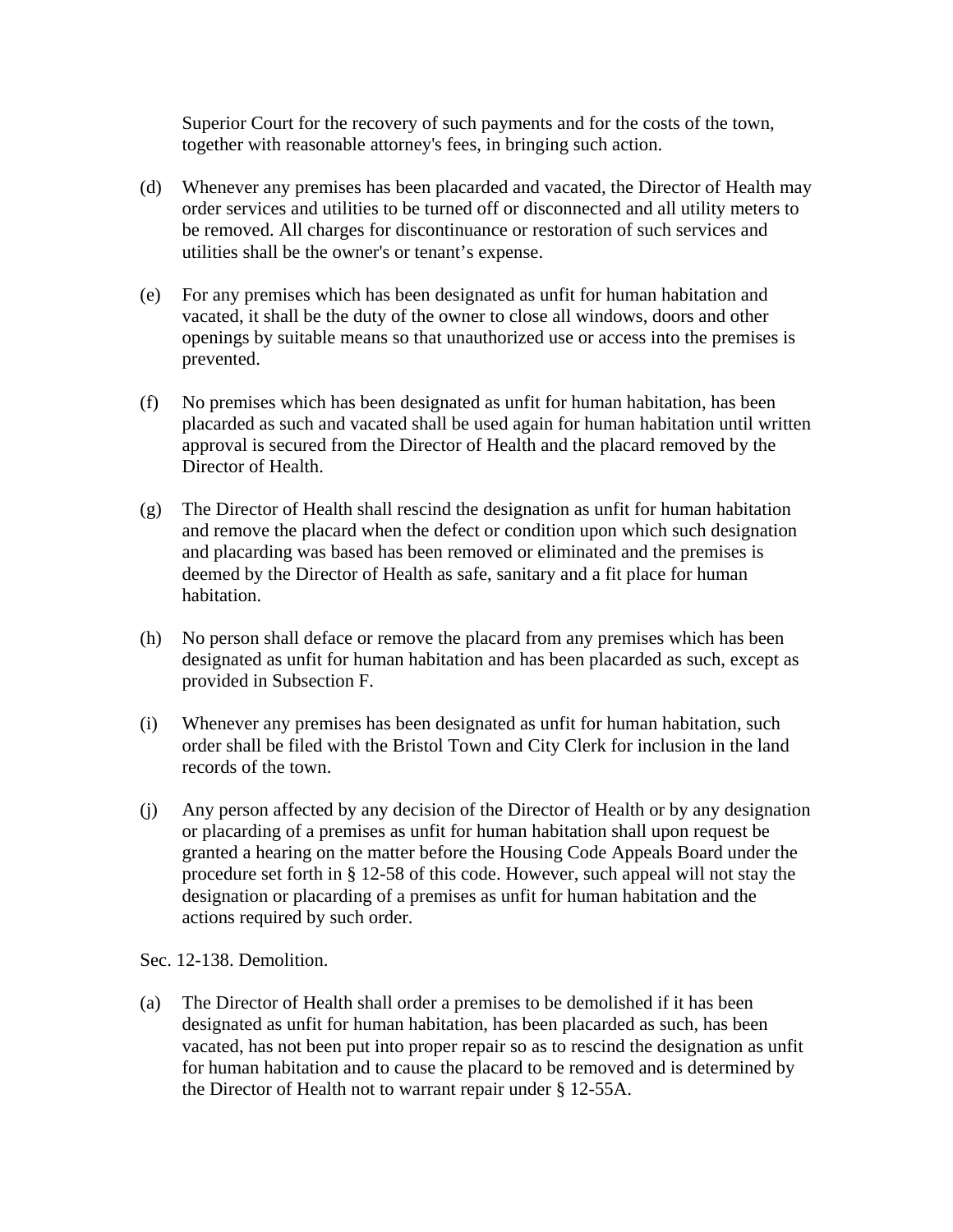- (b) The owner of any premises which has been ordered demolished shall be given notice of this order in the manner provided for service of notice in § 12-53 and shall be given a reasonable time, not to exceed one hundred twenty (120) days, in which to demolish such structure.
- (c) Any owner aggrieved by the notice to demolish may, within seven (7) days, seek a reconsideration of the matter in the manner hereinafter provided and may seek a hearing in the manner provided in § 12-58.
- (d) When the owner fails, neglects or refuses to demolish an unfit, unsafe or unsanitary premises within the requisite time, the Director of Health may apply to a court of competent jurisdiction for a demolition order. The court may grant such order when no reconsideration or hearing on the matter is pending. The cost of such demolition shall create a debt in favor of the City of Bristol against such owner; such costs shall be recoverable in a civil action brought by the City of Bristol which shall possess all the rights of a private creditor.
- (e) Whenever a premises is demolished, whether carried out by the owner or by the Director of Health, such demolition shall include the filling in of the excavation on which the demolished structure was located in such manner as to eliminate all potential danger to the public health, safety and welfare arising from such excavation.
- (f) All demolition shall be preceded by an inspection of the premises by the Director of Health to determine whether or not extermination procedures are necessary. If the premises is found to be infested, appropriate rat extermination to prevent the spread of rats to adjoining or other areas shall be instituted before, during and after demolition.

Sec. 12-139. Appeals.

- (a) There is hereby created a Housing Code Appeals Board which shall consist of seven (7) members who shall be nominated by the Mayor and appointed by the City Council. Each member of said Housing Code Appeals Board shall be an elector of the City of Bristol. Initial appointments will be made so that three (3) members will serve until December 31, 2006, two (2) will serve until December 31, 2007, and two (2) will serve until December 31, 2008. Upon the expiration of the initial terms, subsequent appointments shall be for a term of three (3) years, commencing the first day of January. The Board shall designate a Chair and Vice Chair from among its members. The Board shall meet as necessary and at such times as the Board may determine.
- (b) Any person aggrieved by a notice or order of the Director of Health issued in connection with any alleged violation of this chapter or of any applicable rule or regulation issued pursuant thereto or by any order requiring repair or demolition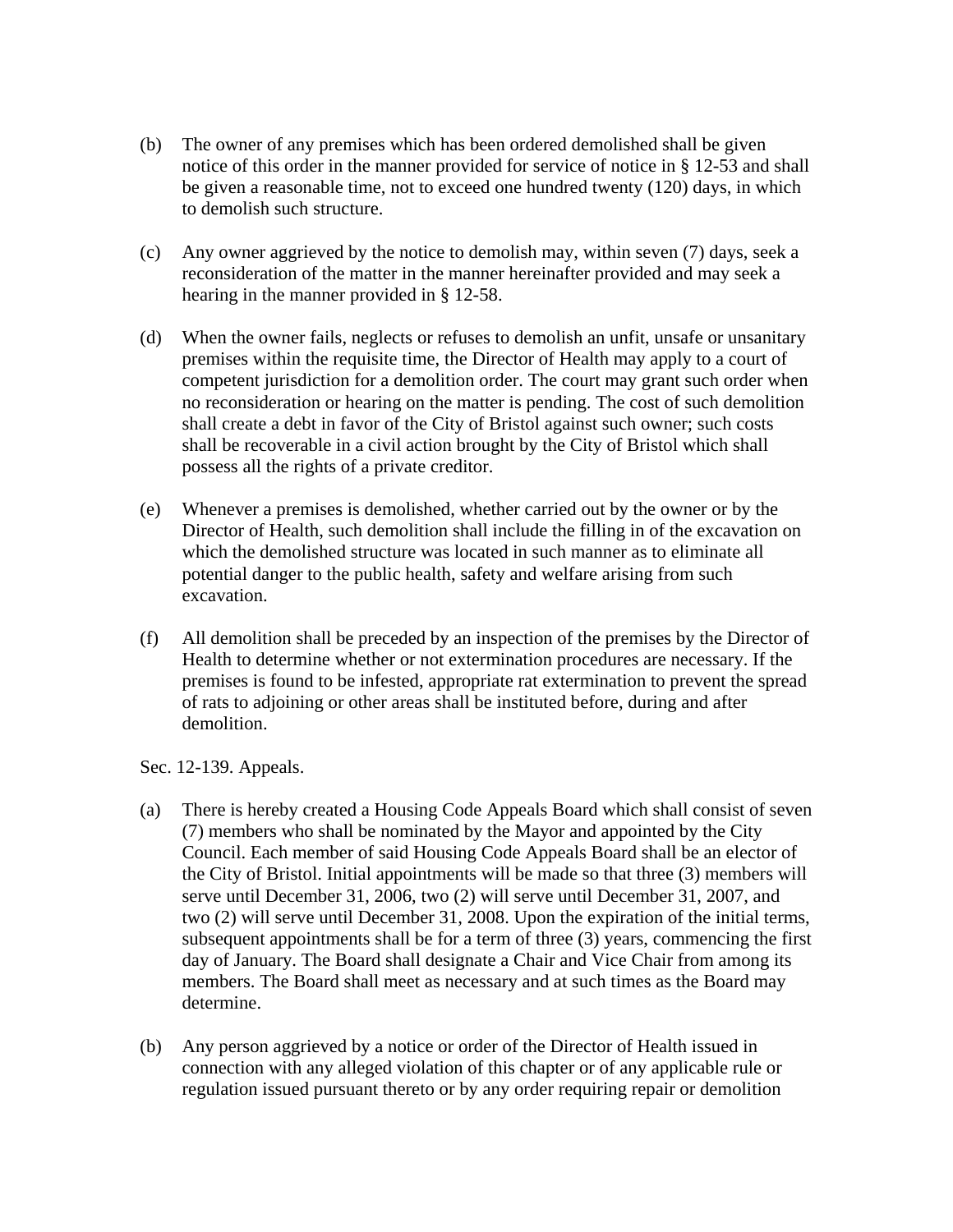may apply to the Housing Code Appeals Board for a reconsideration of such notice or order, provided that such application is made within fourteen (14) calendar days after the date of the receipt of the original notice or order.

- (c) The Housing Code Appeals Board shall serve for the purpose of hearing appeals to this code. The Code Appeals Board shall adopt reasonable rules and regulations for the conduct of its meetings and investigations and shall render all decisions and findings in writing to the applicant and the Director of Health; and all decisions and findings shall be made part of the public record. The applicant shall be notified by certified mail.
- (d) The Housing Code Appeals Board, upon receipt of an appeal, shall set a time and place for a hearing thereon and shall advise the applicant in writing of such time and place at least seven (7) calendar days prior to the date of said hearing. The hearing hereunder shall be held within ten (10) calendar days of the receipt by said Housing Code Appeals Board of said appeal.
- (e) At such hearing, the applicant shall be given an opportunity to be heard and to show cause why such notice or order should be modified, extended, withdrawn or a variance granted.
- (f) The Housing Code Appeals Board, by a majority vote of the members present, may sustain, modify or withdraw the notice or order. The Housing Code Appeals Board may grant a variance by a majority vote of the full membership of the Board. The Housing Code Appeals Board may not alter in any manner in the amount of any fine or the imposition of any other enforcement action or penalty for violations, unless such notice or order is withdrawn.
- (g) The Housing Code Appeals Board may grant an extension of the time for compliance with any order or notice for not more than six (6) months subject to conditions it deems appropriate, provided that the Code Appeals Board makes specific findings of fact based on evidence relating to the following:
	- (1) There are practical difficulties or unnecessary hardships in carrying out the strict letter of the notice or order as it applies to the specific case that outweigh the benefits to the occupants and general public.
	- (2) Such an extension is in harmony with the general purpose and intent of this chapter in securing the public health, safety and general welfare.
	- (3) The extension will not serve the purpose of transferring responsibility for compliance to another party by, for example, sale or transfer of ownership.
	- (4) The violations continuing during the period of the extension will not constitute a danger to the health and safety of the occupants or the general public.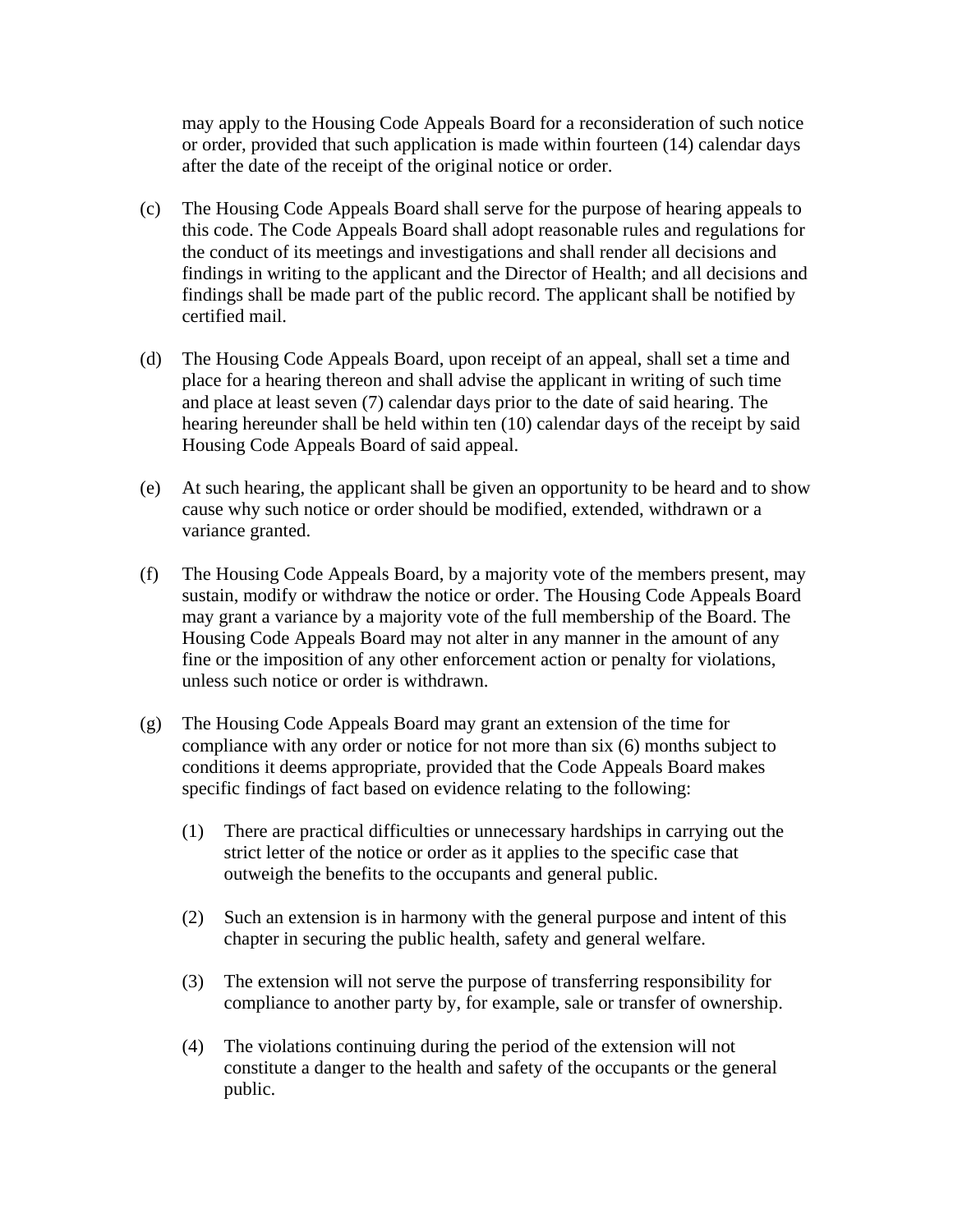- (h) The Housing Code Appeals Board or the Director of Health, as a result of an administrative hearing held pursuant to Subsection C hereof, may grant a variance in a specific case and from a specific provision of this chapter subject to any conditions deemed necessary by the Board or the Director to assure continued conformance to the provisions of this chapter and the protection of the public health. Notwithstanding the above, the Board or the Director may grant the variance only if specific findings of fact are made based on evidence related to the following:
	- (1) There are practical difficulties or unnecessary hardships in carrying out the strict letter of any notice or order as it applies to the specific case that outweigh the benefits to the occupants and general public health.
	- (2) The effect of the variance will not be contrary to the health and safety of the occupants of the premises or the general public.
	- (3) An extension would not constitute an appropriate remedy under the circumstances of the particular case.
	- (4) Such variance is in harmony with the general purpose and intent of this chapter in securing the public health, safety and general welfare.
- (i) No variance shall be construed as having general application to the enforcement of the specific part of this code from which the variance is granted.

Sec. 12-140. Emergencies.

- (a) Whenever, in the judgment of the Director of Health, an emergency exists which requires immediate action to protect the public health, safety or welfare, an order may be issued, without a hearing or appeal, directing the owner, occupant, operator or agent to take such action as is appropriate to correct or abate the emergency. If circumstances warrant, the Director of Health may immediately act to correct or abate the emergency.
- (b) The owner, occupant, operator or agent shall be granted a hearing before the Housing Code Appeals Board on the matter upon his request, as soon as practicable, but such appeal shall in no case stay the abatement or correction of such emergency.
- (c) Whenever a violation of § 12-19, 12-20, 12-29A or 12-40B is noticed, the Director of Health may proceed under the authority granted by this section of the code, when in the Director's judgment the protection of the public health, safety and welfare requires that it take immediate action.
- Sec. 12-141. Effect of other rules and regulations.